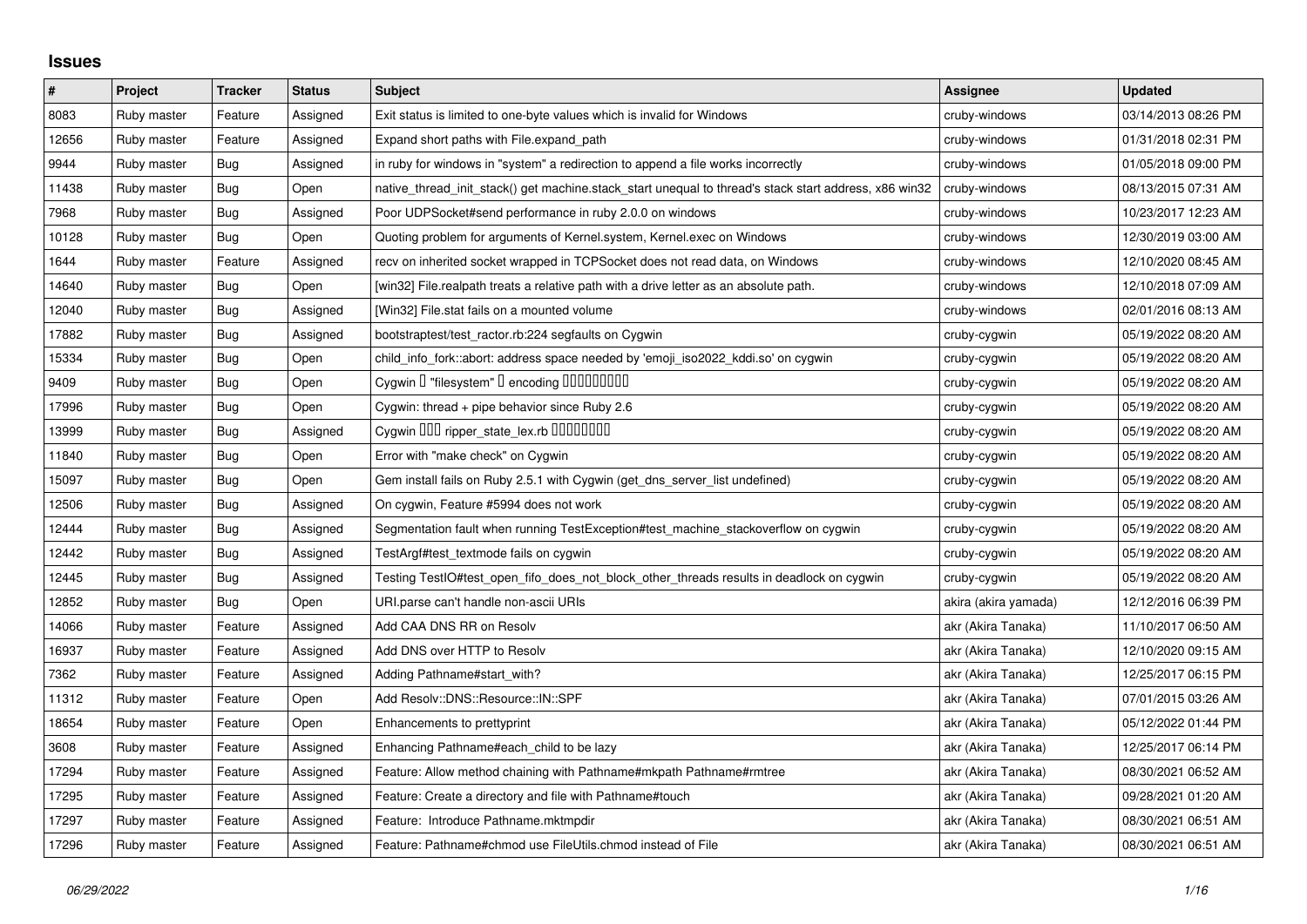| $\sharp$ | Project     | <b>Tracker</b> | <b>Status</b> | <b>Subject</b>                                                                                              | Assignee                            | <b>Updated</b>      |
|----------|-------------|----------------|---------------|-------------------------------------------------------------------------------------------------------------|-------------------------------------|---------------------|
| 18450    | Ruby master | Feature        | Assigned      | Force break in prettyprint                                                                                  | akr (Akira Tanaka)                  | 12/29/2021 02:02 PM |
| 12497    | Ruby master | Feature        | Assigned      | GMP version of divmod may be slower                                                                         | akr (Akira Tanaka)                  | 08/10/2016 03:11 AM |
| 16985    | Ruby master | Feature        | Open          | Improve `pp` for `Hash` and `String`                                                                        | akr (Akira Tanaka)                  | 06/26/2020 09:51 AM |
| 8445     | Ruby master | Bug            | Assigned      | IO.open and IO#set_enconding does not support :fallback option                                              | akr (Akira Tanaka)                  | 06/14/2022 06:02 AM |
| 17473    | Ruby master | Feature        | Open          | Make Pathname to embedded class of Ruby                                                                     | akr (Akira Tanaka)                  | 01/07/2022 09:25 AM |
| 10129    | Ruby master | Feature        | Assigned      | More descriptive error message for failed net/http requests                                                 | akr (Akira Tanaka)                  | 01/05/2018 09:01 PM |
| 18651    | Ruby master | Bug            | Open          | oob access in CP51932 -> CP50220 transcoder                                                                 | akr (Akira Tanaka)                  | 03/23/2022 01:17 PM |
| 17173    | Ruby master | Feature        | Open          | open-uri D ciphers DOODOO                                                                                   | akr (Akira Tanaka)                  | 09/25/2020 09:17 AM |
| 11322    | Ruby master | Feature        | Assigned      | OpenUri: RuntimeError: HTTP redirection loop                                                                | akr (Akira Tanaka)                  | 11/13/2020 03:52 AM |
| 13385    | Ruby master | Feature        | Open          | [PATCH] Make Resolv::DNS::Name validation similar to host and dig commands                                  | akr (Akira Tanaka)                  | 06/16/2017 08:04 AM |
| 10459    | Ruby master | Feature        | Assigned      | [PATCH] rfc3339 method for Time                                                                             | akr (Akira Tanaka)                  | 05/21/2015 08:14 AM |
| 7412     | Ruby master | Feature        | Assigned      | Pathname#relative_path_from does not support mixed directory separators on windows                          | akr (Akira Tanaka)                  | 01/05/2018 09:00 PM |
| 10637    | Ruby master | Feature        | Assigned      | Puppet orchestration on vagrant fails with Error: Non-HTTP proxy URI                                        | akr (Akira Tanaka)                  | 09/23/2020 10:23 PM |
| 13513    | Ruby master | <b>Bug</b>     | Assigned      | Resolv::DNS::Message.decode hangs after detecting truncation in UDP messages                                | akr (Akira Tanaka)                  | 03/08/2021 11:35 PM |
| 14922    | Ruby master | Feature        | Assigned      | Resolv getaddresses ignores AAAA records for IPv6                                                           | akr (Akira Tanaka)                  | 11/13/2020 04:01 AM |
| 10580    | Ruby master | Bug            | Open          | TestProcess#test_deadlock_by_signal_at_forking fails on ARM                                                 | akr (Akira Tanaka)                  | 12/30/2019 03:00 AM |
| 17154    | Ruby master | Misc           | Open          | Update Pathname Documentation to Clarify Expected Behavior                                                  | akr (Akira Tanaka)                  | 09/05/2020 01:18 PM |
| 17569    | Ruby master | Misc           | Open          | uri lib maintainership                                                                                      | akr (Akira Tanaka)                  | 01/23/2021 10:42 AM |
| 13047    | Ruby master | Feature        | Assigned      | Use String literal instead of `String#+` for multiline pretty-printing of multiline strings                 | akr (Akira Tanaka)                  | 02/22/2017 07:09 AM |
| 14917    | Ruby master | Misc           | Assigned      | Add RDoc documents to tar ball                                                                              | aycabta (aycabta.)                  | 07/21/2018 09:29 AM |
| 13604    | Ruby master | Feature        | Assigned      | Exposing alternative interface of readline                                                                  | aycabta (aycabta.)                  | 01/20/2020 05:34 AM |
| 18459    | Ruby master | Feature        | Assigned      | IRB autocomplete dropdown colour options                                                                    | aycabta (aycabta.)                  | 01/05/2022 02:15 AM |
| 15371    | Ruby master | Feature        | Assigned      | <b>IRB with ARGV</b>                                                                                        | aycabta (aycabta.)                  | 02/14/2020 11:35 AM |
| 9507     | Ruby master | Bug            | Open          | Ruby 2.1.0 is broken on ARMv5: tried to create Proc object without a block                                  | charliesome (Charlie<br>Somerville) | 01/05/2018 09:00 PM |
| 17400    | Ruby master | Bug            | Open          | Incorrect character downcase for Greek Sigma                                                                | duerst (Martin Dürst)               | 12/17/2020 06:56 AM |
| 16842    | Ruby master | Bug            | Assigned      | inspect` prints the UTF-8 character U+0085 (NEXT LINE) verbatim even though it is not printable             | duerst (Martin Dürst)               | 02/26/2021 05:43 AM |
| 18601    | Ruby master | <b>Bug</b>     | Open          | Invalid byte sequences in Big5 encodings                                                                    | duerst (Martin Dürst)               | 02/23/2022 07:59 AM |
| 13671    | Ruby master | <b>Bug</b>     | Assigned      | Regexp with lookbehind and case-insensitivity raises RegexpError only on strings with certain<br>characters | duerst (Martin Dürst)               | 11/30/2021 04:42 AM |
| 18337    | Ruby master | <b>Bug</b>     | Assigned      | Ruby allows zero-width characters in identifiers                                                            | duerst (Martin Dürst)               | 11/24/2021 09:13 AM |
| 7742     | Ruby master | <b>Bug</b>     | Open          | System encoding (Windows-1258) is not recognized by Ruby to convert back to UTF-8                           | duerst (Martin Dürst)               | 12/25/2017 06:15 PM |
| 6351     | Ruby master | <b>Bug</b>     | Assigned      | transcode table generator does not support multi characters of Unicode                                      | duerst (Martin Dürst)               | 12/25/2017 06:15 PM |
| 18639    | Ruby master | Feature        | Open          | Update Unicode data to Unicode Version 15.0.0                                                               | duerst (Martin Dürst)               | 03/22/2022 07:38 PM |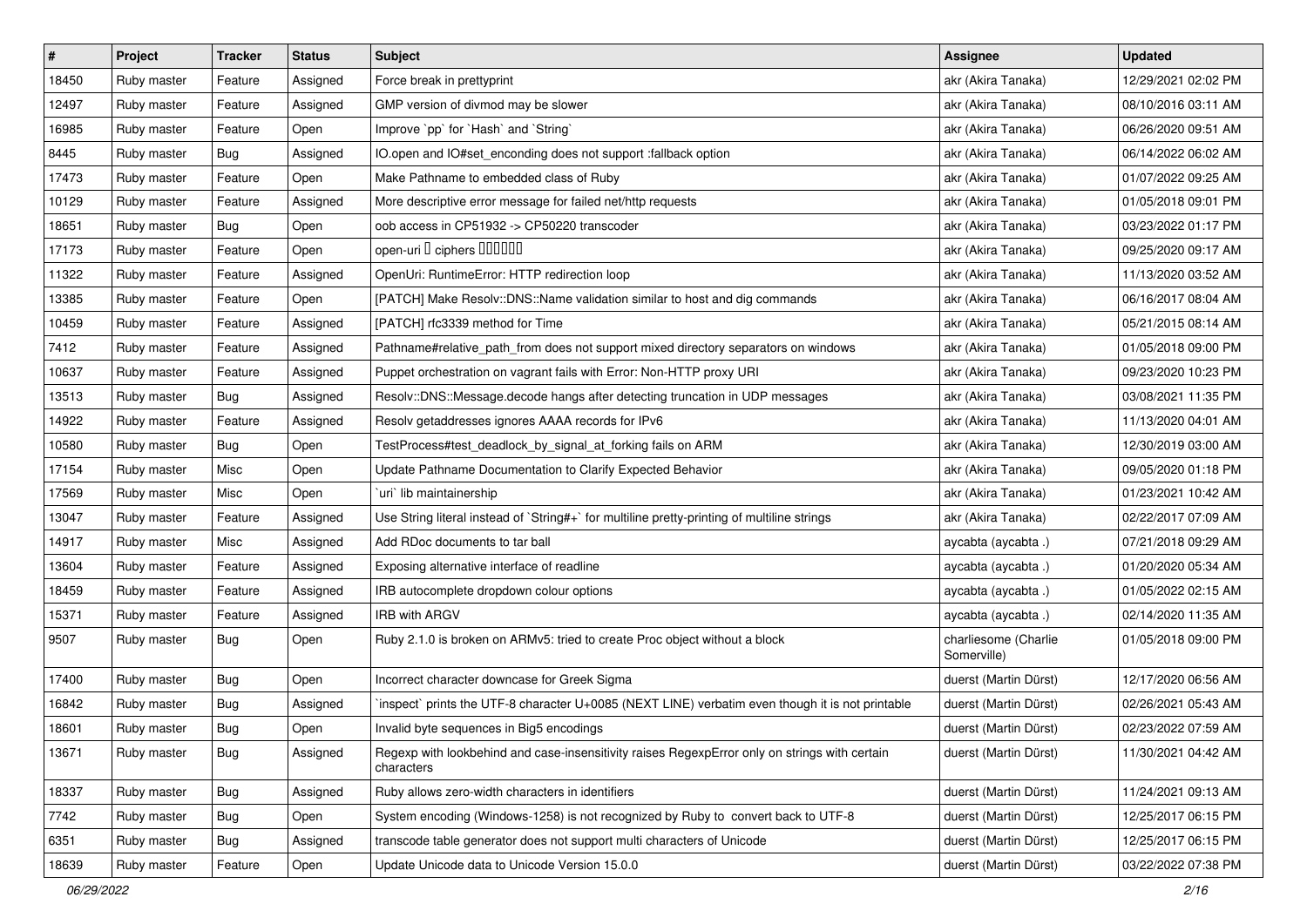| $\sharp$ | Project     | <b>Tracker</b> | <b>Status</b> | <b>Subject</b>                                                                                                                                                      | <b>Assignee</b>                   | <b>Updated</b>      |
|----------|-------------|----------------|---------------|---------------------------------------------------------------------------------------------------------------------------------------------------------------------|-----------------------------------|---------------------|
| 13696    | Ruby master | Feature        | Open          | Add exchange and noreplace options to File.rename                                                                                                                   | Glass_saga (Masaki<br>Matsushita) | 12/01/2017 04:34 PM |
| 2631     | Ruby master | Feature        | Assigned      | Allow IO#reopen to take a block                                                                                                                                     | Glass_saga (Masaki<br>Matsushita) | 05/24/2018 01:22 PM |
| 17525    | Ruby master | Feature        | Open          | Implement Happy Eyeballs Version 2 (RFC8305) in Socket.tcp                                                                                                          | Glass_saga (Masaki<br>Matsushita) | 06/16/2022 01:08 AM |
| 7148     | Ruby master | Feature        | Assigned      | Improved Tempfile w/o DelegateClass                                                                                                                                 | Glass_saga (Masaki<br>Matsushita) | 03/27/2019 09:51 AM |
| 15628    | Ruby master | Feature        | Assigned      | init_inetsock_internal should fallback to IPv4 if IPv6 is unreachable                                                                                               | Glass_saga (Masaki<br>Matsushita) | 09/25/2020 05:42 AM |
| 16476    | Ruby master | Feature        | Open          | Socket.getaddrinfo cannot be interrupted by Timeout.timeout                                                                                                         | Glass_saga (Masaki<br>Matsushita) | 06/16/2022 01:08 AM |
| 15408    | Ruby master | Feature        | Open          | Deprecate object_id and _id2ref                                                                                                                                     | headius (Charles Nutter)          | 03/19/2019 04:02 PM |
| 16012    | Ruby master | Feature        | Assigned      | Add a (small) test-install suite?                                                                                                                                   | hsbt (Hiroshi SHIBATA)            | 07/30/2019 08:13 AM |
| 5617     | Ruby master | Feature        | Assigned      | Allow install RubyGems into dediceted directory                                                                                                                     | hsbt (Hiroshi SHIBATA)            | 05/16/2018 09:15 AM |
| 18790    | Ruby master | Bug            | Assigned      | cannot load such file -- digest (LoadError)                                                                                                                         | hsbt (Hiroshi SHIBATA)            | 06/06/2022 12:41 AM |
| 13534    | Ruby master | Feature        | Assigned      | Checking installation results of default gems                                                                                                                       | hsbt (Hiroshi SHIBATA)            | 07/26/2018 02:16 AM |
| 15487    | Ruby master | Misc           | Assigned      | Clarify default gems maintanance policy                                                                                                                             | hsbt (Hiroshi SHIBATA)            | 12/30/2018 08:42 PM |
| 16951    | Ruby master | Bug            | Assigned      | Consistently referer dependencies                                                                                                                                   | hsbt (Hiroshi SHIBATA)            | 06/17/2021 06:15 AM |
| 6590     | Ruby master | Feature        | Assigned      | Dealing with bigdecimal, etc gems in JRuby                                                                                                                          | hsbt (Hiroshi SHIBATA)            | 05/15/2019 08:33 PM |
| 18381    | Ruby master | Bug            | Assigned      | Default vs Bundled gems                                                                                                                                             | hsbt (Hiroshi SHIBATA)            | 12/15/2021 11:09 AM |
| 18567    | Ruby master | <b>Bug</b>     | Open          | Depending on default gems in stdlib gems when not needed considered harmful                                                                                         | hsbt (Hiroshi SHIBATA)            | 04/21/2022 04:45 PM |
| 18614    | Ruby master | Bug            | Open          | Error (busy loop) in<br>TestGemCommandsSetupCommand#test_destdir_flag_does_not_try_to_write_to_the_default_gem_<br>home                                             | hsbt (Hiroshi SHIBATA)            | 03/17/2022 01:03 AM |
| 10919    | Ruby master | Bug            | Assigned      | [gem install] installs multipe platforms                                                                                                                            | hsbt (Hiroshi SHIBATA)            | 07/30/2019 07:44 AM |
| 13508    | Ruby master | Feature        | Assigned      | How remove/refactor code related mathn library.                                                                                                                     | hsbt (Hiroshi SHIBATA)            | 12/25/2017 06:15 PM |
| 18169    | Ruby master | Bug            | Assigned      | Local copies of gemified libraries are being released out of sync with their gems                                                                                   | hsbt (Hiroshi SHIBATA)            | 02/25/2022 05:40 PM |
| 9366     | Ruby master | Bug            | Assigned      | "make-j32 check TESTS=-j32" occasionally fails on rubygems/specification                                                                                            | hsbt (Hiroshi SHIBATA)            | 07/26/2018 02:13 AM |
| 18666    | Ruby master | <b>Bug</b>     | Open          | No rule to make target 'yaml/yaml.h', needed by 'api.o'                                                                                                             | hsbt (Hiroshi SHIBATA)            | 03/29/2022 11:17 AM |
| 18571    | Ruby master | Feature        | Assigned      | Removed the bundled sources from release package after Ruby 3.2                                                                                                     | hsbt (Hiroshi SHIBATA)            | 03/28/2022 06:23 AM |
| 16963    | Ruby master | Feature        | Assigned      | Remove English.rb from Ruby 2.8/3.0                                                                                                                                 | hsbt (Hiroshi SHIBATA)            | 06/19/2020 09:48 AM |
| 18355    | Ruby master | <b>Bug</b>     | Assigned      | require("pathname") within rack application chnages behaviors of Pathname methods, such as<br>absolute?(), when there are two versions of 'pathname' gem installed. | hsbt (Hiroshi SHIBATA)            | 11/30/2021 08:01 AM |
| 18068    | Ruby master | Misc           | Open          | Silence LoadError only if it is for rubygems itself                                                                                                                 | hsbt (Hiroshi SHIBATA)            | 08/08/2021 02:21 PM |
| 12639    | Ruby master | Feature        | Assigned      | Speed up require in RubyGems by 5x                                                                                                                                  | hsbt (Hiroshi SHIBATA)            | 07/26/2018 02:12 AM |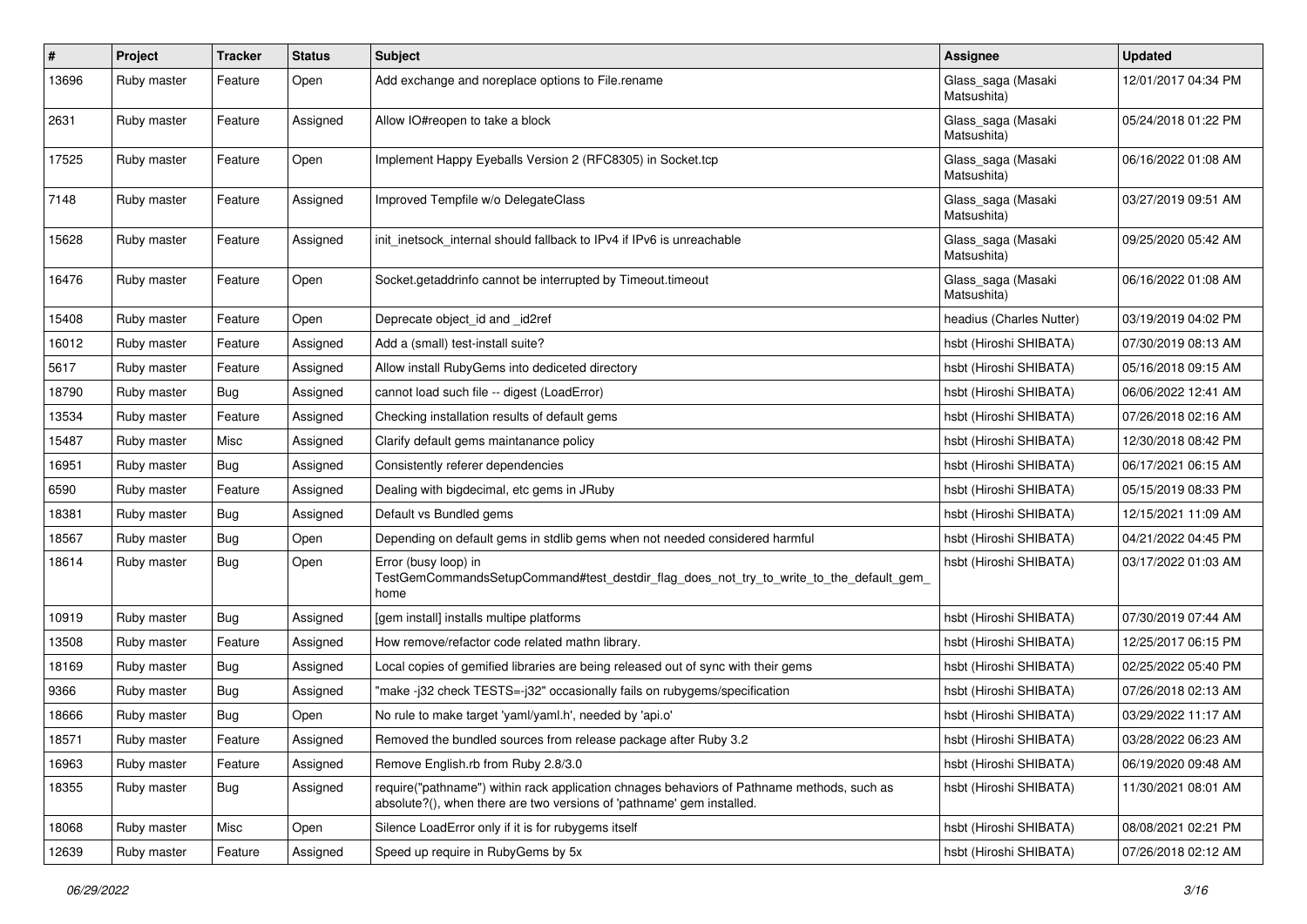| $\pmb{\#}$ | Project     | <b>Tracker</b> | <b>Status</b> | <b>Subject</b>                                                                     | Assignee                    | <b>Updated</b>      |
|------------|-------------|----------------|---------------|------------------------------------------------------------------------------------|-----------------------------|---------------------|
| 14737      | Ruby master | Feature        | Assigned      | Split default gems into separate directory structure                               | hsbt (Hiroshi SHIBATA)      | 09/02/2020 06:00 PM |
| 14679      | Ruby master | Bug            | Assigned      | StdLib gems should properly specify their dependencies                             | hsbt (Hiroshi SHIBATA)      | 04/11/2018 01:14 PM |
| 15550      | Ruby master | Bug            | Assigned      | Windows - gem bin files - can't run from bash shell                                | hsbt (Hiroshi SHIBATA)      | 03/20/2019 01:05 AM |
| 17664      | Ruby master | Bug            | Assigned      | Behavior of sockets changed in Ruby 3.0 to non-blocking                            | ioquatix (Samuel Williams)  | 07/12/2021 10:28 AM |
| 595        | Ruby master | Bug            | Assigned      | Fiber ignores ensure clause                                                        | ioquatix (Samuel Williams)  | 12/29/2019 10:37 AM |
| 18810      | Ruby master | Bug            | Open          | Make `Kernel#p` interruptable.                                                     | ioquatix (Samuel Williams)  | 05/30/2022 12:44 AM |
| 13383      | Ruby master | Feature        | Open          | [PATCH] Module#source_location                                                     | ioquatix (Samuel Williams)  | 01/09/2020 05:16 AM |
| 18036      | Ruby master | Bug            | Open          | Pthread fibers become invalid on fork - different from normal fibers.              | ioquatix (Samuel Williams)  | 08/19/2021 07:05 AM |
| 18818      | Ruby master | Bug            | Open          | SEGV (Fiber scheduler?)                                                            | ioquatix (Samuel Williams)  | 06/06/2022 06:31 PM |
| 18227      | Ruby master | Feature        | Open          | Static class initialization.                                                       | ioquatix (Samuel Williams)  | 09/29/2021 09:21 PM |
| 17720      | Ruby master | Misc           | Assigned      | Cirrus CI to check non-x86_64 architecture cases by own machines                   | jaruga (Jun Aruga)          | 09/26/2021 10:24 AM |
| 18002      | Ruby master | Bug            | Open          | s390x: Tests failing without LC_ALL env                                            | jaruga (Jun Aruga)          | 07/12/2021 04:30 PM |
| 16492      | Ruby master | Bug            | Open          | TestBugReporter#test_bug_reporter_add test failures                                | jaruga (Jun Aruga)          | 08/24/2021 01:12 PM |
| 16188      | Ruby master | Misc           | Open          | What are the performance implications of the new keyword arguments in 2.7 and 3.0? | jeremyevans0 (Jeremy Evans) | 11/27/2019 04:45 PM |
| 18058      | Ruby master | Bug            | Open          | 3.1.0-dev with MJIT enabled Zlib::BufError during `gem install`                    | k0kubun (Takashi Kokubun)   | 08/02/2021 08:31 PM |
| 18277      | Ruby master | <b>Bug</b>     | Open          | buffer error (Zlib::BufError) in Zlib::Deflate#deflate when using MJIT             | k0kubun (Takashi Kokubun)   | 01/05/2022 03:04 PM |
| 18808      | Ruby master | Bug            | Assigned      | Cannot compile ruby 3.1.2 on powerpc64le-linux without disabling the jit features  | k0kubun (Takashi Kokubun)   | 06/20/2022 10:40 AM |
| 16694      | Ruby master | Bug            | Assigned      | JIT vs hardened GCC with PCH                                                       | k0kubun (Takashi Kokubun)   | 02/02/2021 07:38 AM |
| 18142      | Ruby master | <b>Bug</b>     | Assigned      | Segmentation fault with Ruby 3.0.2                                                 | k0kubun (Takashi Kokubun)   | 09/02/2021 07:43 AM |
| 17995      | Ruby master | Bug            | Open          | Slow down when mjit and Ractor are being used at same time                         | k0kubun (Takashi Kokubun)   | 06/11/2022 04:02 AM |
| 16185      | Ruby master | Bug            | Open          | basictest failure on AIX 6.1 for 64bit build                                       | kanemoto (Yutaka Kanemoto)  | 10/15/2019 12:05 AM |
| 18761      | Ruby master | Misc           | Open          | provide an example wasm project                                                    | katei (Yuta Saito)          | 05/23/2022 11:01 AM |
| 13610      | Ruby master | Feature        | Assigned      | IPAddr doesn't provide helpful methods to get the subnet or IP address             | knu (Akinori MUSHA)         | 10/20/2017 01:13 AM |
| 11531      | Ruby master | Bug            | Assigned      | IPAddr#== implements wrong logic                                                   | knu (Akinori MUSHA)         | 12/29/2019 12:50 PM |
| 8047       | Ruby master | Feature        | Assigned      | IPAddr makes host address with netmask                                             | knu (Akinori MUSHA)         | 01/05/2018 09:00 PM |
| 11527      | Ruby master | Feature        | Assigned      | IPAddr#mask_addr isn't a method                                                    | knu (Akinori MUSHA)         | 11/07/2018 04:12 PM |
| 17210      | Ruby master | Feature        | Open          | More readable and useful `Set#inspect`                                             | knu (Akinori MUSHA)         | 05/19/2021 10:12 PM |
| 11710      | Ruby master | Feature        | Open          | [PATCH] Replace Set#merge with Set#merge! and make Set#merge non-mutating.         | knu (Akinori MUSHA)         | 11/18/2015 07:28 PM |
| 15240      | Ruby master | Feature        | Open          | Set operations check for is a?(Set), rather than allowing duck typing              | knu (Akinori MUSHA)         | 08/27/2019 08:12 PM |
| 16989      | Ruby master | Feature        | Open          | Sets: need $\Psi$                                                                  | knu (Akinori MUSHA)         | 02/18/2022 02:57 AM |
| 15281      | Ruby master | Feature        | Assigned      | Speed up Set#intersect with size check.                                            | knu (Akinori MUSHA)         | 08/11/2020 02:43 AM |
| 3953       | Ruby master | Feature        | Assigned      | TCPSocket / UDPSocket do not accept IPAddr objects.                                | knu (Akinori MUSHA)         | 12/25/2017 06:14 PM |
| 17676      | Ruby master | Bug            | Assigned      | Accessing ENV from Ractor raises IsolationError                                    | ko1 (Koichi Sasada)         | 03/09/2021 02:37 AM |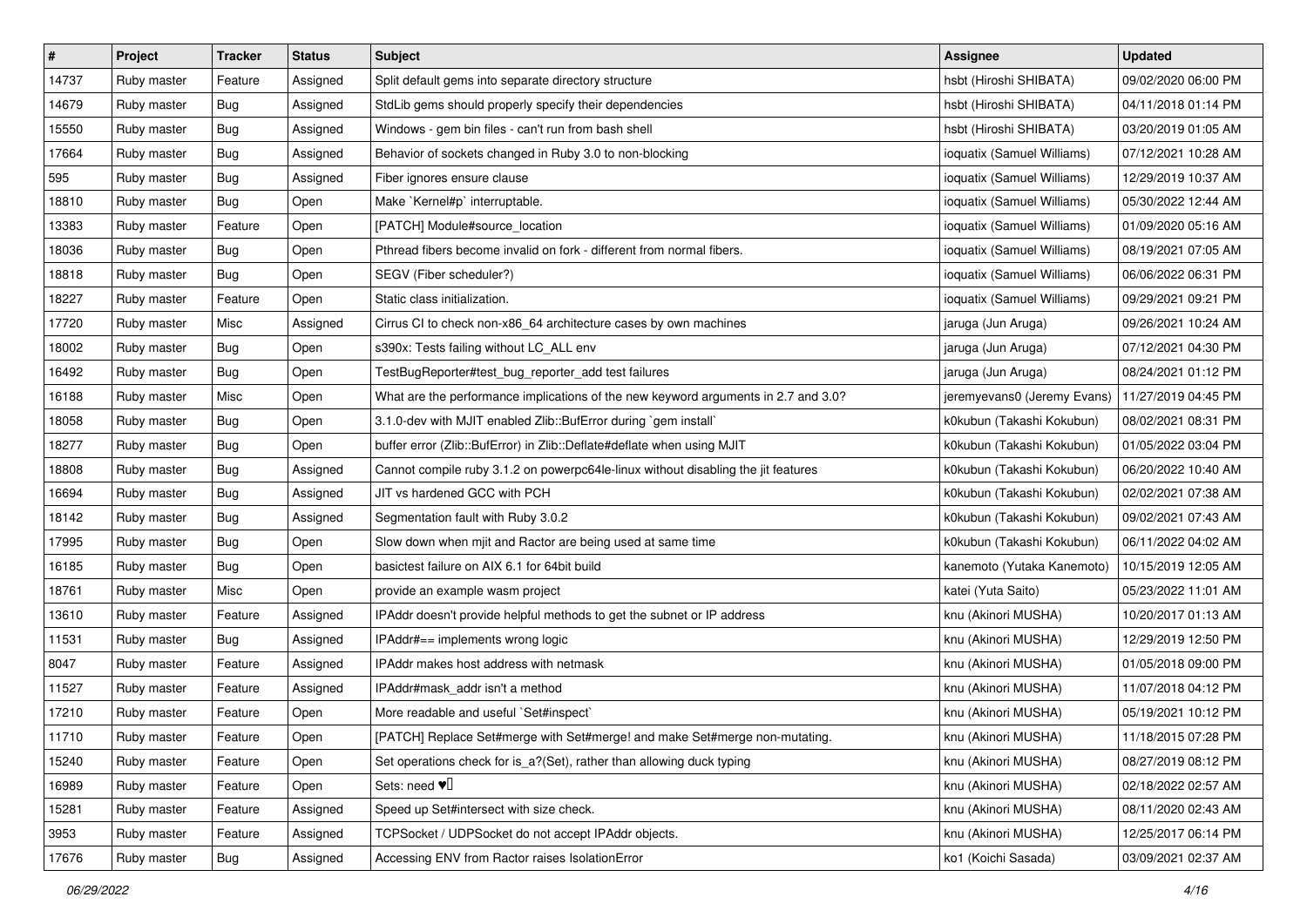| $\vert$ # | Project     | <b>Tracker</b> | <b>Status</b> | <b>Subject</b>                                                                                                            | Assignee            | <b>Updated</b>      |
|-----------|-------------|----------------|---------------|---------------------------------------------------------------------------------------------------------------------------|---------------------|---------------------|
| 18275     | Ruby master | Feature        | Open          | Add an option to define_method to not capture the surrounding environment                                                 | ko1 (Koichi Sasada) | 12/03/2021 02:34 PM |
| 8960      | Ruby master | Feature        | Assigned      | Add Exception#backtrace_locations                                                                                         | ko1 (Koichi Sasada) | 11/25/2016 02:15 PM |
| 8576      | Ruby master | Feature        | Assigned      | Add optimized method type for constant value methods                                                                      | ko1 (Koichi Sasada) | 12/25/2017 06:15 PM |
| 13821     | Ruby master | Feature        | Assigned      | Allow fibers to be resumed across threads                                                                                 | ko1 (Koichi Sasada) | 02/15/2019 10:09 AM |
| 15499     | Ruby master | Bug            | Assigned      | Breaking behavior on ruby 2.6: rb_thread_call_without_gvl doesn't invoke unblock_function when<br>used on the main thread | ko1 (Koichi Sasada) | 01/05/2021 02:24 AM |
| 13252     | Ruby master | Feature        | Assigned      | C API for creating strings without copying                                                                                | ko1 (Koichi Sasada) | 04/17/2017 07:22 AM |
| 14394     | Ruby master | Feature        | Open          | Class.descendants                                                                                                         | ko1 (Koichi Sasada) | 01/20/2022 10:46 PM |
| 6695      | Ruby master | Feature        | Assigned      | Configuration for Thread/Fiber creation                                                                                   | ko1 (Koichi Sasada) | 12/25/2017 06:15 PM |
| 17502     | Ruby master | Misc           | Open          | C vs Ruby                                                                                                                 | ko1 (Koichi Sasada) | 12/02/2021 07:53 PM |
| 17531     | Ruby master | Bug            | Open          | did_you_mean` not Ractor friendly                                                                                         | ko1 (Koichi Sasada) | 01/29/2021 08:48 AM |
| 11808     | Ruby master | Bug            | Open          | Different behavior between Enumerable#grep and Array#grep                                                                 | ko1 (Koichi Sasada) | 10/26/2020 04:36 AM |
| 12020     | Ruby master | Feature        | Assigned      | Documenting Ruby memory model                                                                                             | ko1 (Koichi Sasada) | 12/23/2021 11:40 PM |
| 15939     | Ruby master | Feature        | Assigned      | Dump symbols reference to their fstr in ObjectSpace.dump()                                                                | ko1 (Koichi Sasada) | 08/08/2019 09:38 PM |
| 3731      | Ruby master | Feature        | Assigned      | Easier Embedding API for Ruby                                                                                             | ko1 (Koichi Sasada) | 12/25/2017 06:14 PM |
| 15315     | Ruby master | <b>Bug</b>     | Open          | ec_switch can still lose interrupts                                                                                       | ko1 (Koichi Sasada) | 11/20/2018 09:32 AM |
| 10932     | Ruby master | Feature        | Open          | Enabling allocation tracing as early as possible                                                                          | ko1 (Koichi Sasada) | 06/13/2015 07:54 AM |
| 15778     | Ruby master | Feature        | Open          | Expose an API to pry-open the stack frames in Ruby                                                                        | ko1 (Koichi Sasada) | 08/29/2019 06:24 AM |
| 14607     | Ruby master | Bug            | Assigned      | Fix use of the rb_profile_frames start parameter                                                                          | ko1 (Koichi Sasada) | 06/09/2022 06:12 AM |
| 17516     | Ruby master | Bug            | Assigned      | forking in a ractor causes Ruby to crash                                                                                  | ko1 (Koichi Sasada) | 11/30/2021 05:26 AM |
| 13388     | Ruby master | Feature        | Assigned      | gc.c: Add GC.get_parameters and .set_parameters                                                                           | ko1 (Koichi Sasada) | 03/30/2017 10:52 AM |
| 10009     | Ruby master | Bug            | Open          | IO operation is 10x slower in multi-thread environment                                                                    | ko1 (Koichi Sasada) | 05/21/2015 07:19 AM |
| 14492     | Ruby master | Feature        | Open          | iseq loading + caching should be in core                                                                                  | ko1 (Koichi Sasada) | 12/10/2020 08:53 AM |
| 16124     | Ruby master | Misc           | Assigned      | Let the transient heap belong to objspace                                                                                 | ko1 (Koichi Sasada) | 11/18/2019 08:48 AM |
| 16819     | Ruby master | Bug            | Assigned      | Line reporting off by one when reporting line of a hash?                                                                  | ko1 (Koichi Sasada) | 06/16/2020 05:57 PM |
| 17593     | Ruby master | Feature        | Assigned      | load_iseq_eval should override the ISeq path                                                                              | ko1 (Koichi Sasada) | 02/16/2021 08:27 AM |
| 17884     | Ruby master | Feature        | Open          | locindex for profiling tools                                                                                              | ko1 (Koichi Sasada) | 05/24/2021 04:17 PM |
| 15878     | Ruby master | Feature        | Assigned      | Make exit faster by not running GC                                                                                        | ko1 (Koichi Sasada) | 07/29/2019 07:48 AM |
| 18553     | Ruby master | <b>Bug</b>     | Open          | Memory leak on compiling method call with kwargs                                                                          | ko1 (Koichi Sasada) | 03/23/2022 09:34 PM |
| 17513     | Ruby master | Bug            | Open          | Methods of shareable objects and UnboundMethods should be shareable                                                       | ko1 (Koichi Sasada) | 01/06/2021 08:53 PM |
| 17667     | Ruby master | <b>Bug</b>     | Open          | Module#name needs synchronization                                                                                         | ko1 (Koichi Sasada) | 03/02/2021 07:31 AM |
| 14813     | Ruby master | Feature        | Open          | [PATCH] gc.c: make gc_enter+gc_exit pairs dtrace probes, too                                                              | ko1 (Koichi Sasada) | 12/17/2018 07:42 AM |
| 14859     | Ruby master | Feature        | Open          | [PATCH] implement Timeout in VM                                                                                           | ko1 (Koichi Sasada) | 07/22/2018 07:42 AM |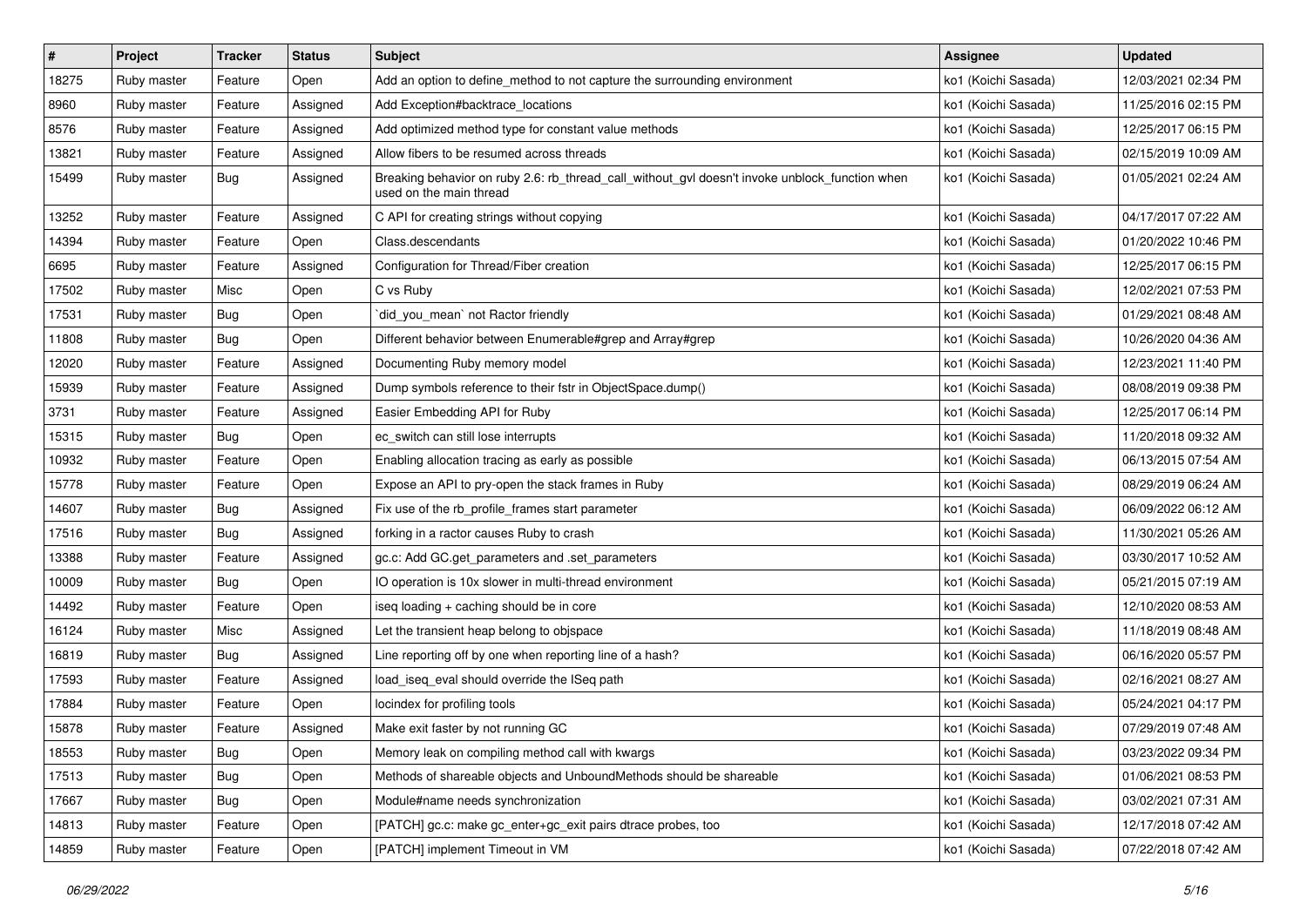| $\sharp$ | Project     | <b>Tracker</b> | <b>Status</b> | <b>Subject</b>                                                                                  | Assignee            | <b>Updated</b>      |
|----------|-------------|----------------|---------------|-------------------------------------------------------------------------------------------------|---------------------|---------------------|
| 10423    | Ruby master | Feature        | Open          | [PATCH] opt_str_lit*: avoid literal string allocations                                          | ko1 (Koichi Sasada) | 01/05/2018 09:01 PM |
| 2294     | Ruby master | Feature        | Assigned      | [PATCH] ruby_bind_stack() to embed Ruby in coroutine                                            | ko1 (Koichi Sasada) | 01/05/2018 09:00 PM |
| 15263    | Ruby master | Bug            | Open          | [PATCH] vm_trace.c (postponed_job_register): only hit main thread                               | ko1 (Koichi Sasada) | 10/27/2018 11:35 PM |
| 18572    | Ruby master | Bug            | Assigned      | Performance regression when invoking refined methods                                            | ko1 (Koichi Sasada) | 02/10/2022 12:48 AM |
| 17359    | Ruby master | <b>Bug</b>     | Open          | Ractor copy mode is not Ractor-safe                                                             | ko1 (Koichi Sasada) | 12/02/2020 05:42 PM |
| 17677    | Ruby master | Bug            | Assigned      | Ractor crashes fork when blocking                                                               | ko1 (Koichi Sasada) | 03/09/2021 12:42 AM |
| 18024    | Ruby master | Bug            | Assigned      | Ractor crashes when connections are closed in multiple Ractors                                  | ko1 (Koichi Sasada) | 12/14/2021 04:41 PM |
| 18119    | Ruby master | Bug            | Open          | Ractor crashes when instantiating classes                                                       | ko1 (Koichi Sasada) | 09/14/2021 01:42 AM |
| 17679    | Ruby master | Bug            | Assigned      | Ractor incoming channel can consume unlimited resources                                         | ko1 (Koichi Sasada) | 03/26/2021 09:16 AM |
| 17543    | Ruby master | <b>Bug</b>     | Open          | Ractor isolation broken by `self` in shareable proc                                             | ko1 (Koichi Sasada) | 01/29/2021 03:06 PM |
| 17404    | Ruby master | Feature        | Open          | Ractor `move:` API to allow shareability check                                                  | ko1 (Koichi Sasada) | 12/18/2020 09:17 PM |
| 17393    | Ruby master | Feature        | Open          | `Ractor::Moved#inspect`                                                                         | ko1 (Koichi Sasada) | 12/21/2020 05:47 PM |
| 17998    | Ruby master | Bug            | Assigned      | ractor: process hanging (with ractors initialized, but not being used)                          | ko1 (Koichi Sasada) | 12/02/2021 08:17 PM |
| 17624    | Ruby master | Bug            | Open          | Ractor.receive is not thread-safe                                                               | ko1 (Koichi Sasada) | 09/14/2021 01:40 AM |
| 17678    | Ruby master | Bug            | Assigned      | Ractors do not restart after fork                                                               | ko1 (Koichi Sasada) | 03/09/2021 12:42 AM |
| 18258    | Ruby master | Bug            | Open          | Ractor shareable? can be slow and mutates internal object flags.                                | ko1 (Koichi Sasada) | 10/21/2021 08:58 AM |
| 17414    | Ruby master | Feature        | Open          | Ractor should allow access to shareable attributes for Modules/Classes                          | ko1 (Koichi Sasada) | 12/21/2020 03:56 PM |
| 17826    | Ruby master | Bug            | Assigned      | Ractor#take hangs if used in multiple Threads                                                   | ko1 (Koichi Sasada) | 12/15/2021 01:30 PM |
| 15802    | Ruby master | Misc           | Open          | Reduce the minimum string buffer size from 127 to 63 bytes                                      | ko1 (Koichi Sasada) | 07/30/2019 04:04 AM |
| 8444     | Ruby master | Bug            | Open          | Regexp vars \$~ and friends are not thread local                                                | ko1 (Koichi Sasada) | 07/30/2019 07:38 AM |
| 16776    | Ruby master | Bug            | Assigned      | Regression in coverage library                                                                  | ko1 (Koichi Sasada) | 11/24/2021 07:26 AM |
| 18464    | Ruby master | Bug            | Assigned      | RUBY_INTERNAL_EVENT_NEWOBJ tracepoint causes an interpreter crash when combined with<br>Ractors | ko1 (Koichi Sasada) | 06/08/2022 08:25 AM |
| 17196    | Ruby master | Bug            | Assigned      | Segmentation Fault with Socket#close in Ractors                                                 | ko1 (Koichi Sasada) | 03/20/2022 01:52 PM |
| 18886    | Ruby master | Bug            | Open          | Struct aref and aset don't trigger any tracepoints.                                             | ko1 (Koichi Sasada) | 06/29/2022 06:05 AM |
| 8263     | Ruby master | Feature        | Assigned      | Support discovering yield state of individual Fibers                                            | ko1 (Koichi Sasada) | 12/23/2021 11:40 PM |
| 4040     | Ruby master | Bug            | Assigned      | SystemStackError with Hash[*a] for Large _a_                                                    | ko1 (Koichi Sasada) | 12/25/2017 06:14 PM |
| 13512    | Ruby master | Feature        | Open          | <b>System Threads</b>                                                                           | ko1 (Koichi Sasada) | 07/14/2017 07:08 AM |
| 14090    | Ruby master | Bug            | Assigned      | TestGc#test_interrupt_in_finalizer`fails very rarely                                            | ko1 (Koichi Sasada) | 12/02/2021 07:24 PM |
| 14727    | Ruby master | Bug            | Assigned      | TestQueue#test_queue_with_trap always timeout on Windows10                                      | ko1 (Koichi Sasada) | 05/01/2018 02:59 AM |
| 9755     | Ruby master | Feature        | Assigned      | Thread::Backtrace::Location#defined class                                                       | ko1 (Koichi Sasada) | 04/18/2014 09:22 AM |
| 6694     | Ruby master | Feature        | Assigned      | Thread.new without block.                                                                       | ko1 (Koichi Sasada) | 12/25/2017 06:15 PM |
| 11174    | Ruby master | <b>Bug</b>     | Open          | threads memory leak                                                                             | ko1 (Koichi Sasada) | 06/17/2019 03:17 PM |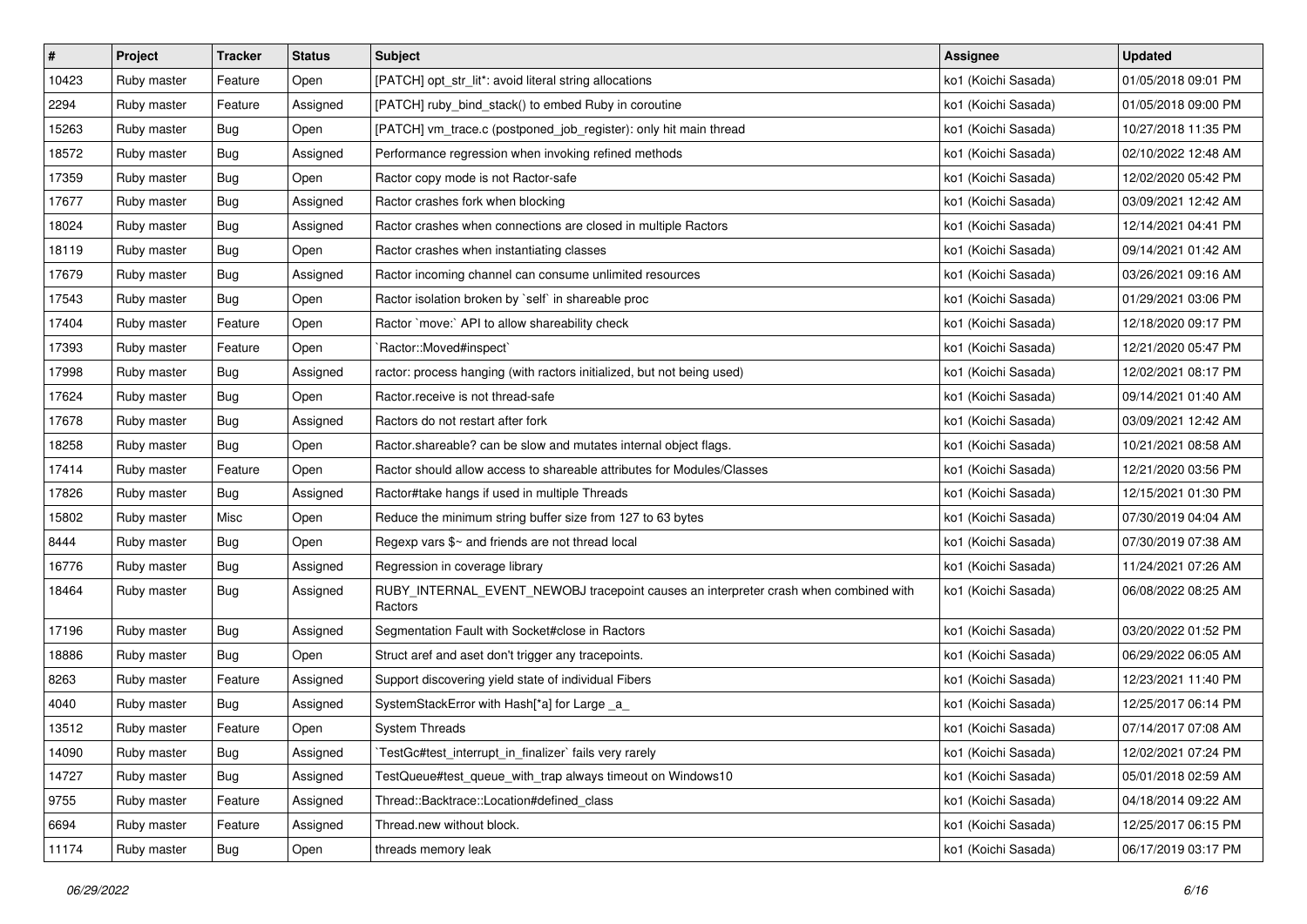| $\sharp$ | Project     | <b>Tracker</b> | <b>Status</b> | <b>Subject</b>                                                                                                                    | <b>Assignee</b>                     | <b>Updated</b>      |
|----------|-------------|----------------|---------------|-----------------------------------------------------------------------------------------------------------------------------------|-------------------------------------|---------------------|
| 17363    | Ruby master | Feature        | Assigned      | Timeouts                                                                                                                          | ko1 (Koichi Sasada)                 | 05/14/2022 09:06 AM |
| 10238    | Ruby master | Feature        | Open          | todo: remove dependency on malloc_usable_size                                                                                     | ko1 (Koichi Sasada)                 | 12/10/2020 09:20 AM |
| 7976     | Ruby master | Bug            | Assigned      | TracePoint call is at call point, not call site                                                                                   | ko1 (Koichi Sasada)                 | 01/05/2018 09:00 PM |
| 15854    | Ruby master | Feature        | Open          | Tracing instance variable assignment                                                                                              | ko1 (Koichi Sasada)                 | 07/29/2019 07:13 AM |
| 17420    | Ruby master | Bug            | Open          | Unsafe mutation of \$" when doing non-RubyGems require in Ractor                                                                  | ko1 (Koichi Sasada)                 | 01/07/2021 01:23 PM |
| 16027    | Ruby master | Feature        | Assigned      | Update Ruby's dtrace / USDT API to match what is exposed via the TracePoint API                                                   | ko1 (Koichi Sasada)                 | 08/03/2019 02:41 AM |
| 17617    | Ruby master | Bug            | Open          | When a Ractor's incoming port is closed, Ractor.receive_if does not raise Ractor::ClosedError, but<br>instead blocks indefinitely | ko1 (Koichi Sasada)                 | 09/14/2021 01:40 AM |
| 7086     | Ruby master | Feature        | Assigned      | Condition Variable#wait has meaningless return value                                                                              | kosaki (Motohiro KOSAKI)            | 12/25/2017 06:15 PM |
| 4464     | Ruby master | Feature        | Assigned      | [PATCH] add Fcntl::Flock object for easier use of POSIX file locks                                                                | kosaki (Motohiro KOSAKI)            | 12/25/2017 06:14 PM |
| 13697    | Ruby master | Feature        | Open          | [PATCH]: futex based thread primitives                                                                                            | kosaki (Motohiro KOSAKI)            | 01/28/2018 11:41 PM |
| 11269    | Ruby master | Bug            | Assigned      | ruby_init_setproctitle() should be called before require_libraries()                                                              | kosaki (Motohiro KOSAKI)            | 06/17/2015 03:01 AM |
| 17478    | Ruby master | Bug            | Assigned      | Ruby3.0 is slower than Ruby2.7.2 when parsing a large CSV file                                                                    | kou (Kouhei Sutou)                  | 11/24/2021 05:12 AM |
| 18034    | Ruby master | Bug            | Assigned      | Segmentation fault fiddle with `--enable-bundled-libffi` and macOS                                                                | kou (Kouhei Sutou)                  | 11/30/2021 07:39 AM |
| 8782     | Ruby master | Bug            | Assigned      | Don't set rl_getc_function on editline                                                                                            | kouji (Kouji Takao)                 | 01/05/2018 09:00 PM |
| 7859     | Ruby master | Bug            | Assigned      | Readline: Incorrect arrow key behavior in vi_editing_mode insert mode with Readline 6.2                                           | kouji (Kouji Takao)                 | 12/25/2017 06:15 PM |
| 18408    | Ruby master | Feature        | Assigned      | Allow pattern match to set instance variables                                                                                     | ktsj (Kazuki Tsujimoto)             | 01/26/2022 07:07 PM |
| 18773    | Ruby master | Feature        | Assigned      | deconstruct to receive a range                                                                                                    | ktsj (Kazuki Tsujimoto)             | 06/24/2022 07:21 AM |
| 15881    | Ruby master | Feature        | Open          | Optimize deconstruct in pattern matching                                                                                          | ktsj (Kazuki Tsujimoto)             | 12/25/2019 04:28 AM |
| 15918    | Ruby master | Feature        | Open          | Pattern matching for Set                                                                                                          | ktsj (Kazuki Tsujimoto)             | 07/29/2019 08:12 AM |
| 17355    | Ruby master | Feature        | Assigned      | Using same set of names in or-patterns (pattern matching with $Foo(x)   Bar(x)$ )                                                 | ktsj (Kazuki Tsujimoto)             | 09/13/2021 09:11 AM |
| 18564    | Ruby master | Feature        | Open          | Add Exception#detailed message                                                                                                    | mame (Yusuke Endoh)                 | 02/01/2022 08:06 PM |
| 14244    | Ruby master | Feature        | Open          | Better error messages for scripts with non-matching end statements                                                                | mame (Yusuke Endoh)                 | 11/29/2018 08:57 AM |
| 4247     | Ruby master | Feature        | Assigned      | New features for Array#sample, Array#choice                                                                                       | mame (Yusuke Endoh)                 | 12/25/2017 06:14 PM |
| 18194    | Ruby master | Feature        | Open          | No easy way to format exception messages per thread/fiber scheduler context.                                                      | mame (Yusuke Endoh)                 | 09/29/2021 10:10 AM |
| 9347     | Ruby master | Feature        | Open          | Accept non callable argument to detect                                                                                            | marcandre (Marc-Andre<br>Lafortune) | 01/05/2018 09:00 PM |
| 15815    | Ruby master | Feature        | Open          | Add option to raise NoMethodError for OpenStruct                                                                                  | marcandre (Marc-Andre<br>Lafortune) | 09/28/2020 02:11 AM |
| 8223     | Ruby master | Feature        | Open          | Make Matrix more omnivorous.                                                                                                      | marcandre (Marc-Andre<br>Lafortune) | 04/09/2013 03:42 AM |
| 12676    | Ruby master | Feature        | Assigned      | Significant performance increase, and code conciseness, for prime_division method in prime.rb                                     | marcandre (Marc-Andre<br>Lafortune) | 11/18/2016 03:46 PM |
| 8042     | Ruby master | Feature        | Assigned      | Add Addrinfo#socket to create a socket that is not connected or bound                                                             | matz (Yukihiro Matsumoto)           | 12/25/2017 06:15 PM |
| 11181    | Ruby master | Feature        | Open          | Add a line directive to Ruby                                                                                                      | matz (Yukihiro Matsumoto)           | 01/26/2016 02:04 AM |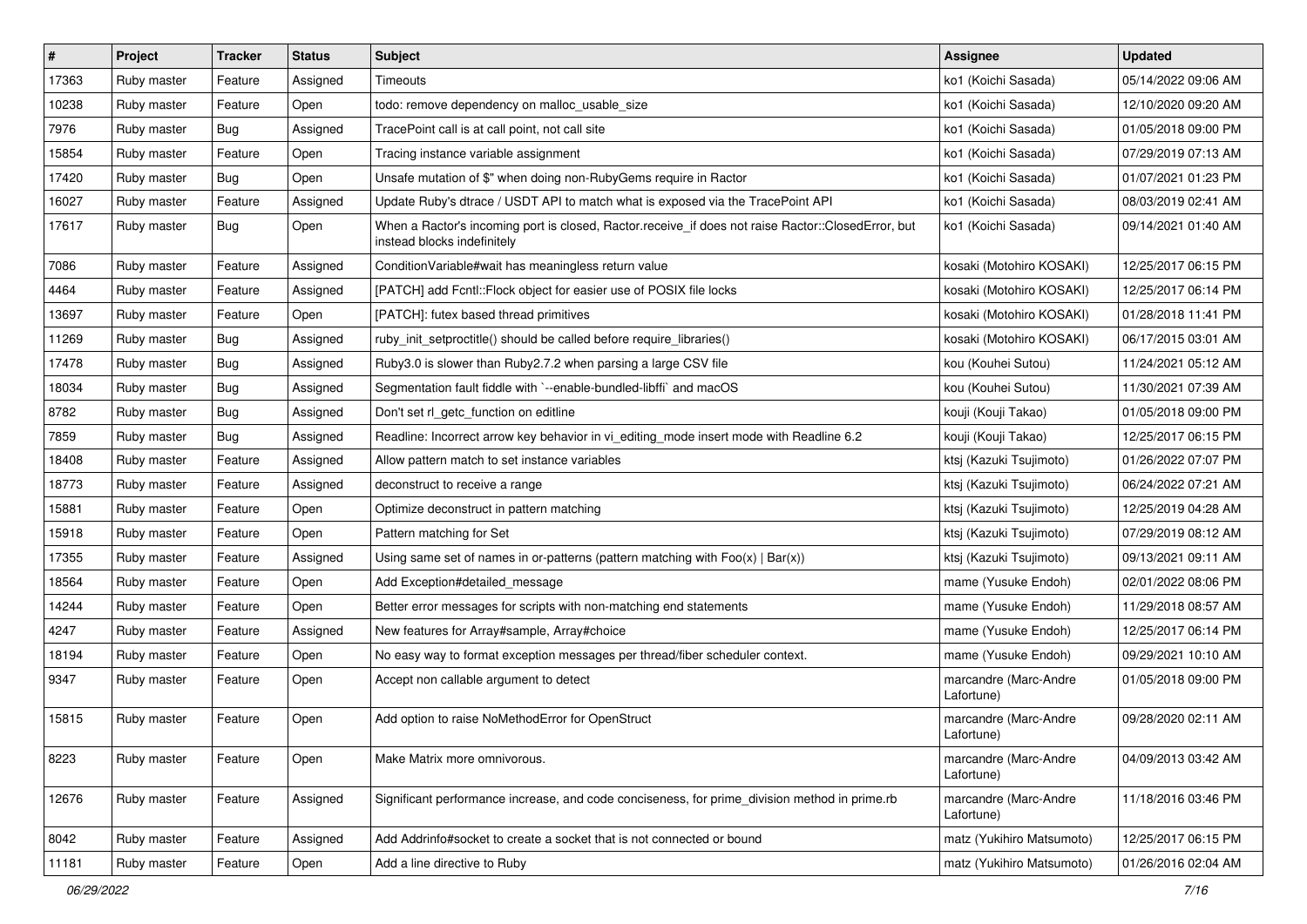| $\pmb{\#}$ | Project     | <b>Tracker</b> | <b>Status</b> | <b>Subject</b>                                                                         | Assignee                  | <b>Updated</b>      |
|------------|-------------|----------------|---------------|----------------------------------------------------------------------------------------|---------------------------|---------------------|
| 7704       | Ruby master | Feature        | Open          | Add a list of enabled (experimental) language features.                                | matz (Yukihiro Matsumoto) | 12/25/2017 06:15 PM |
| 6309       | Ruby master | Feature        | Assigned      | Add a reference queue for weak references                                              | matz (Yukihiro Matsumoto) | 08/23/2020 09:07 PM |
| 12244      | Ruby master | Feature        | Open          | Add a way to `integer - integer % num`                                                 | matz (Yukihiro Matsumoto) | 05/17/2016 06:05 AM |
| 5970       | Ruby master | Feature        | Assigned      | Add Enumerable#join with same semantics as Array#join                                  | matz (Yukihiro Matsumoto) | 12/25/2017 06:15 PM |
| 10481      | Ruby master | Feature        | Assigned      | Add "if" and "unless" clauses to rescue statements                                     | matz (Yukihiro Matsumoto) | 01/18/2015 02:46 PM |
| 10489      | Ruby master | Feature        | Open          | Add inherit method for clearer and multiple inheritance                                | matz (Yukihiro Matsumoto) | 12/10/2020 08:53 AM |
| 17830      | Ruby master | Feature        | Open          | Add Integer#previous and Integer#prev                                                  | matz (Yukihiro Matsumoto) | 04/27/2021 11:35 PM |
| 7876       | Ruby master | Feature        | Open          | Add method for accessing Class from within Singleton Class                             | matz (Yukihiro Matsumoto) | 12/25/2017 06:15 PM |
| 4818       | Ruby master | Feature        | Assigned      | Add method marshalable?                                                                | matz (Yukihiro Matsumoto) | 12/25/2017 06:15 PM |
| 6842       | Ruby master | Feature        | Assigned      | Add Optional Arguments to String#strip                                                 | matz (Yukihiro Matsumoto) | 08/24/2016 05:50 AM |
| 7654       | Ruby master | Feature        | Open          | Add optional code block to IO::readlines                                               | matz (Yukihiro Matsumoto) | 12/25/2017 06:15 PM |
| 7883       | Ruby master | Feature        | Open          | Add Regex#to_proc                                                                      | matz (Yukihiro Matsumoto) | 12/25/2017 06:15 PM |
| 9043       | Ruby master | Feature        | Open          | Add String#f method as shortcut for #freeze                                            | matz (Yukihiro Matsumoto) | 01/05/2018 09:00 PM |
| 10574      | Ruby master | Feature        | Open          | Add String#Ichomp and String.Ichomp!                                                   | matz (Yukihiro Matsumoto) | 12/15/2014 04:34 PM |
| 5945       | Ruby master | Feature        | Assigned      | Add the ability to mark a at_exit as process-local.                                    | matz (Yukihiro Matsumoto) | 10/10/2018 08:29 AM |
| 7614       | Ruby master | Feature        | Open          | alias_accessor                                                                         | matz (Yukihiro Matsumoto) | 12/25/2017 06:15 PM |
| 8016       | Ruby master | Feature        | Assigned      | Alias FILE and LINE as methods                                                         | matz (Yukihiro Matsumoto) | 12/25/2017 06:15 PM |
| 17279      | Ruby master | Feature        | Open          | Allow a negative step in Range#step with a block                                       | matz (Yukihiro Matsumoto) | 10/22/2020 02:23 AM |
| 5582       | Ruby master | Feature        | Assigned      | Allow clone of singleton methods on a BasicObject                                      | matz (Yukihiro Matsumoto) | 12/25/2017 06:15 PM |
| 6452       | Ruby master | Feature        | Assigned      | Allow extend to override class methods                                                 | matz (Yukihiro Matsumoto) | 12/10/2020 08:53 AM |
| 7436       | Ruby master | Feature        | Assigned      | Allow for a "granularity" flag for backtrace_locations                                 | matz (Yukihiro Matsumoto) | 12/25/2017 06:15 PM |
| 10404      | Ruby master | Feature        | Open          | Allow individual finalizers to be removed with ObjectSpace.undefine_finalizer          | matz (Yukihiro Matsumoto) | 10/20/2014 08:14 AM |
| 8678       | Ruby master | Feature        | Assigned      | Allow invalid string to work with regexp                                               | matz (Yukihiro Matsumoto) | 01/05/2018 09:00 PM |
| 17785      | Ruby master | Feature        | Open          | Allow named parameters to be keywords                                                  | matz (Yukihiro Matsumoto) | 12/17/2021 06:10 PM |
| 15991      | Ruby master | Feature        | Open          | Allow questionmarks in variable names                                                  | matz (Yukihiro Matsumoto) | 07/30/2019 03:57 AM |
| 11390      | Ruby master | Feature        | Open          | Allow symbols starting with numbers                                                    | matz (Yukihiro Matsumoto) | 08/14/2015 05:23 AM |
| 7132       | Ruby master | Feature        | Assigned      | Alternation between named / ordered method arguments and aliases for method arguments. | matz (Yukihiro Matsumoto) | 12/25/2017 06:15 PM |
| 16986      | Ruby master | Feature        | Open          | Anonymous Struct literal                                                               | matz (Yukihiro Matsumoto) | 01/15/2022 04:57 PM |
| 7657       | Ruby master | Feature        | Open          | Array#& doesn't accept Enumerables                                                     | matz (Yukihiro Matsumoto) | 12/25/2017 06:15 PM |
| 7444       | Ruby master | Feature        | Open          | Array#product_set                                                                      | matz (Yukihiro Matsumoto) | 12/25/2017 06:15 PM |
| 9023       | Ruby master | Feature        | Assigned      | Array#tail                                                                             | matz (Yukihiro Matsumoto) | 12/23/2021 11:40 PM |
| 4539       | Ruby master | Feature        | Assigned      | Array#zip_with                                                                         | matz (Yukihiro Matsumoto) | 11/28/2019 08:23 AM |
| 15277      | Ruby master | Feature        | Open          | at_exec                                                                                | matz (Yukihiro Matsumoto) | 05/25/2020 01:09 AM |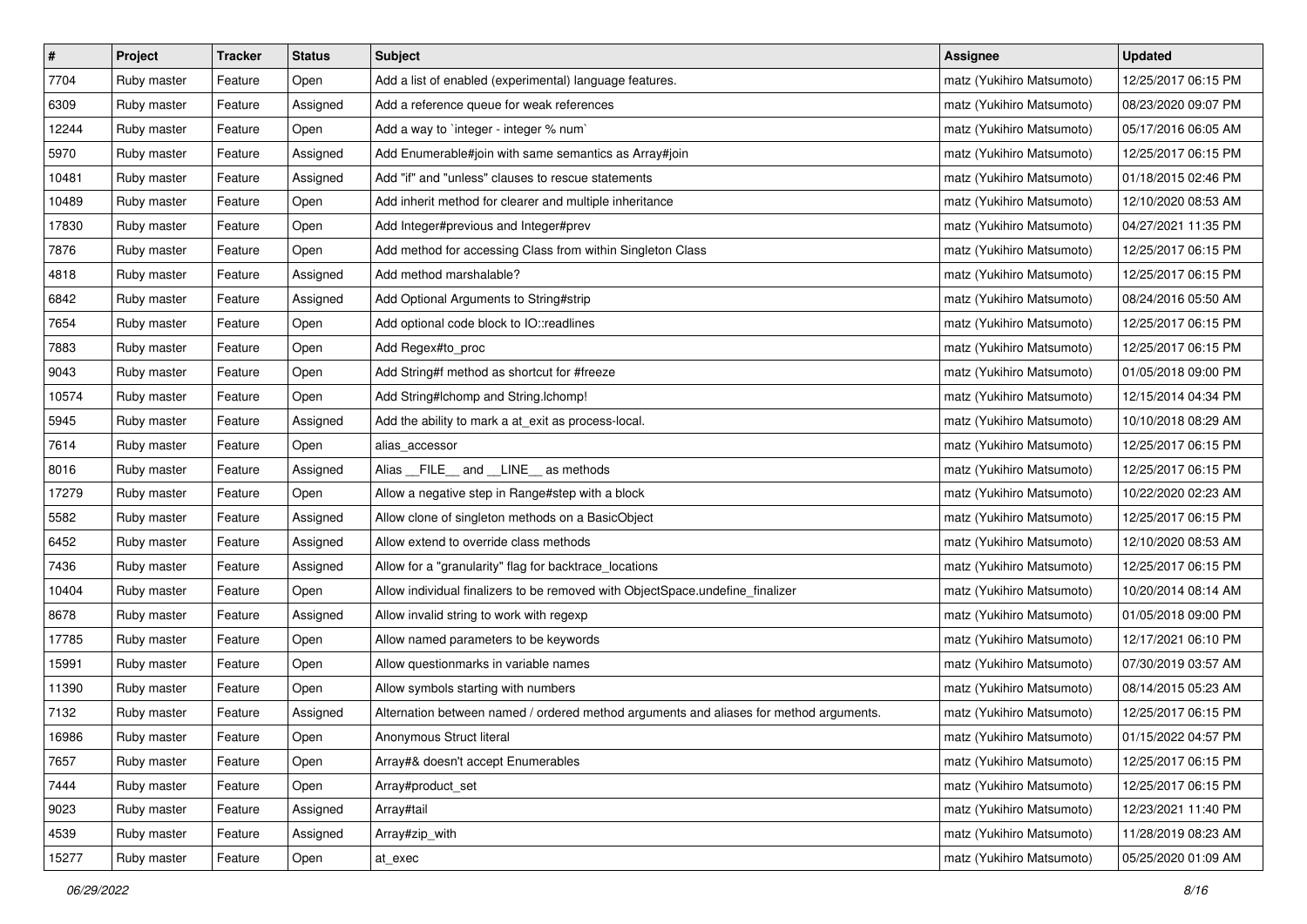| $\sharp$ | Project     | Tracker | <b>Status</b> | <b>Subject</b>                                                                             | <b>Assignee</b>           | <b>Updated</b>      |
|----------|-------------|---------|---------------|--------------------------------------------------------------------------------------------|---------------------------|---------------------|
| 15330    | Ruby master | Feature | Open          | autoload relative                                                                          | matz (Yukihiro Matsumoto) | 06/19/2022 11:25 PM |
| 12019    | Ruby master | Feature | Open          | Better low-level support for writing concurrent libraries                                  | matz (Yukihiro Matsumoto) | 12/23/2021 11:43 PM |
| 12813    | Ruby master | Feature | Assigned      | Calling chunk_while, slice_after, slice_before, slice_when with no block                   | matz (Yukihiro Matsumoto) | 12/06/2016 12:58 PM |
| 7914     | Ruby master | Feature | Open          | Case for local class methods                                                               | matz (Yukihiro Matsumoto) | 12/25/2017 06:15 PM |
| 14724    | Ruby master | Feature | Open          | chains of inequalities                                                                     | matz (Yukihiro Matsumoto) | 05/19/2018 01:06 AM |
| 7546     | Ruby master | Feature | Open          | Change behavior of `Array#slice` for an argument of `Range` class                          | matz (Yukihiro Matsumoto) | 12/10/2020 08:49 AM |
| 8839     | Ruby master | Feature | Assigned      | Class and module should return the class or module that was opened                         | matz (Yukihiro Matsumoto) | 12/28/2015 08:36 AM |
| 6611     | Ruby master | Feature | Assigned      | Comments requested on implementation of set_parse_func                                     | matz (Yukihiro Matsumoto) | 12/25/2017 06:15 PM |
| 7087     | Ruby master | Feature | Assigned      | ::ConditionVariable#wait does not work with Monitor because Monitor#sleep does not exist   | matz (Yukihiro Matsumoto) | 12/25/2017 06:15 PM |
| 7149     | Ruby master | Feature | Open          | Constant magic for everyone.                                                               | matz (Yukihiro Matsumoto) | 12/25/2017 06:15 PM |
| 7748     | Ruby master | Feature | Open          | Contextual send                                                                            | matz (Yukihiro Matsumoto) | 12/10/2020 08:53 AM |
| 7314     | Ruby master | Feature | Assigned      | Convert Proc to Lambda doesn't work in MRI                                                 | matz (Yukihiro Matsumoto) | 05/21/2016 09:15 AM |
| 8850     | Ruby master | Feature | Assigned      | Convert Rational to decimal string                                                         | matz (Yukihiro Matsumoto) | 12/25/2017 06:15 PM |
| 5129     | Ruby master | Feature | Assigned      | Create a core class "FileArray" and make "ARGF" its instance                               | matz (Yukihiro Matsumoto) | 01/23/2018 02:02 PM |
| 14760    | Ruby master | Misc    | Open          | cross-thread IO#close semantics                                                            | matz (Yukihiro Matsumoto) | 05/17/2018 08:21 AM |
| 4514     | Ruby master | Feature | Assigned      | #deep_clone and #deep_dup for Objects                                                      | matz (Yukihiro Matsumoto) | 12/25/2017 06:14 PM |
| 7739     | Ruby master | Feature | Assigned      | Define Hash#  as Hash#reverse_merge in Rails                                               | matz (Yukihiro Matsumoto) | 12/25/2017 06:15 PM |
| 10549    | Ruby master | Feature | Open          | Deprecate each_with_index and each_with_object in favor of with_index and with_object      | matz (Yukihiro Matsumoto) | 07/27/2021 11:09 AM |
| 16630    | Ruby master | Misc    | Assigned      | Deprecate pub/ruby/*snapshot* and use pub/ruby/snapshot/* instead                          | matz (Yukihiro Matsumoto) | 02/27/2020 09:52 AM |
| 6869     | Ruby master | Feature | Open          | Do not treat `_` parameter exceptionally                                                   | matz (Yukihiro Matsumoto) | 12/10/2020 08:58 AM |
| 6308     | Ruby master | Feature | Assigned      | Eliminate delegation from WeakRef                                                          | matz (Yukihiro Matsumoto) | 12/23/2021 11:40 PM |
| 11307    | Ruby master | Feature | Open          | exception-free non-blocking Queue#pop                                                      | matz (Yukihiro Matsumoto) | 06/25/2015 11:06 PM |
| 11122    | Ruby master | Feature | Open          | exception-free non-blocking Queue/SizedQueue operations                                    | matz (Yukihiro Matsumoto) | 05/06/2015 08:53 PM |
| 12543    | Ruby master | Feature | Assigned      | explicit tail call syntax: foo() then return                                               | matz (Yukihiro Matsumoto) | 04/18/2021 03:02 PM |
| 8229     | Ruby master | Feature | Open          | extend Hash.include?                                                                       | matz (Yukihiro Matsumoto) | 12/10/2020 08:53 AM |
| 7121     | Ruby master | Feature | Assigned      | Extending the use of `require'                                                             | matz (Yukihiro Matsumoto) | 12/25/2017 06:15 PM |
| 6376     | Ruby master | Feature | Assigned      | Feature lookup and checking if feature is loaded                                           | matz (Yukihiro Matsumoto) | 12/25/2017 06:15 PM |
| 6811     | Ruby master | Feature | Assigned      | File, Dir and FileUtils should have bang-versions of singleton methods that fails silently | matz (Yukihiro Matsumoto) | 12/25/2017 06:15 PM |
| 6671     | Ruby master | Feature | Assigned      | File.split_all and File.split_root                                                         | matz (Yukihiro Matsumoto) | 12/25/2017 06:15 PM |
| 6337     | Ruby master | Feature | Assigned      | FileUtils#sync                                                                             | matz (Yukihiro Matsumoto) | 12/25/2017 06:15 PM |
| 17849    | Ruby master | Feature | Open          | Fix Timeout timeout so that it can be used in threaded Web servers                         | matz (Yukihiro Matsumoto) | 04/10/2022 06:26 AM |
| 7611     | Ruby master | Feature | Open          | Focal method for all loads/requires                                                        | matz (Yukihiro Matsumoto) | 12/25/2017 06:15 PM |
| 8948     | Ruby master | Feature | Assigned      | Frozen regex                                                                               | matz (Yukihiro Matsumoto) | 12/20/2020 07:15 PM |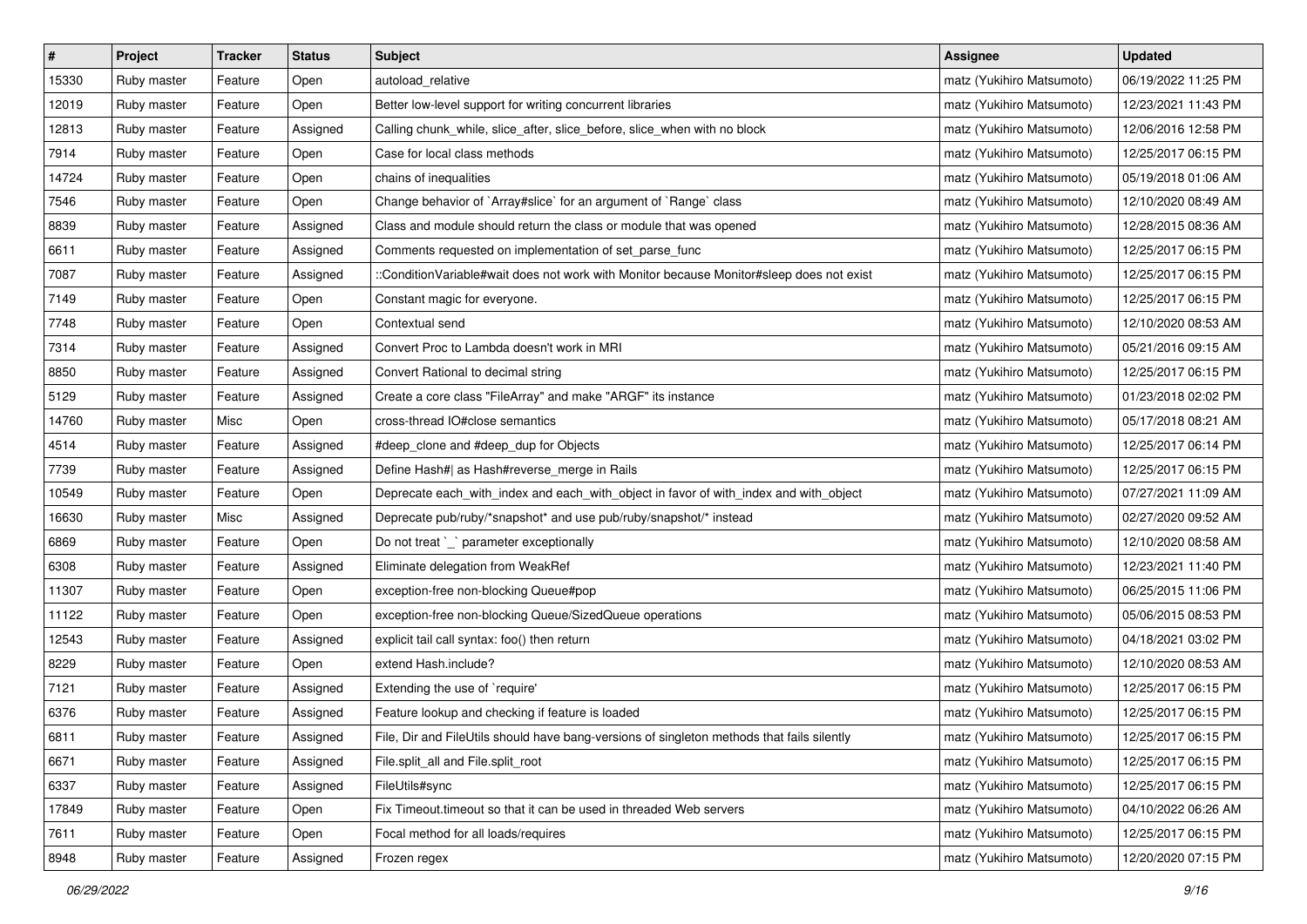| $\pmb{\#}$ | Project     | <b>Tracker</b> | <b>Status</b> | <b>Subject</b>                                                                                                   | Assignee                  | <b>Updated</b>      |
|------------|-------------|----------------|---------------|------------------------------------------------------------------------------------------------------------------|---------------------------|---------------------|
| 6641       | Ruby master | Feature        | Open          | Hash.auto constructor                                                                                            | matz (Yukihiro Matsumoto) | 12/25/2017 06:15 PM |
| 6277       | Ruby master | Feature        | Assigned      | Hash#convert_key                                                                                                 | matz (Yukihiro Matsumoto) | 12/25/2017 06:15 PM |
| 14546      | Ruby master | Feature        | Open          | Hash#delete!                                                                                                     | matz (Yukihiro Matsumoto) | 05/30/2018 08:24 PM |
| 5064       | Ruby master | Feature        | Assigned      | HTTP user-agent class                                                                                            | matz (Yukihiro Matsumoto) | 12/25/2017 06:15 PM |
| 8536       | Ruby master | Feature        | Assigned      | Implement is_numeric? family of methods                                                                          | matz (Yukihiro Matsumoto) | 12/25/2017 06:15 PM |
| 12306      | Ruby master | Feature        | Open          | Implement String #blank? #present? and improve #strip and family to handle unicode                               | matz (Yukihiro Matsumoto) | 07/22/2018 10:55 PM |
| 14982      | Ruby master | Feature        | Open          | Improve namespace system in ruby to avoiding top-level names chaos                                               | matz (Yukihiro Matsumoto) | 12/31/2021 05:39 PM |
| 16495      | Ruby master | Feature        | Open          | Inconsistent quotes in error messages                                                                            | matz (Yukihiro Matsumoto) | 06/15/2022 04:21 PM |
| 7377       | Ruby master | Feature        | Open          | #indetical? as an alias for #equal?                                                                              | matz (Yukihiro Matsumoto) | 12/25/2017 06:15 PM |
| 7644       | Ruby master | Feature        | Assigned      | In refinements, change "using" keyword to a less generic word.                                                   | matz (Yukihiro Matsumoto) | 12/10/2020 08:49 AM |
| 16894      | Ruby master | Feature        | Open          | Integer division for Ruby 3                                                                                      | matz (Yukihiro Matsumoto) | 05/18/2020 03:41 PM |
| 6594       | Ruby master | Feature        | Assigned      | Integrated Functor                                                                                               | matz (Yukihiro Matsumoto) | 12/10/2020 08:53 AM |
| 18159      | Ruby master | Feature        | Open          | Integrate functionality of dead_end gem into Ruby                                                                | matz (Yukihiro Matsumoto) | 06/17/2022 02:06 PM |
| 15192      | Ruby master | Feature        | Open          | Introduce a new "shortcut assigning" syntax to convenient setup instance variables                               | matz (Yukihiro Matsumoto) | 12/14/2021 06:42 PM |
| 9070       | Ruby master | Feature        | Open          | Introduce `---` as synonym of `end` keyword                                                                      | matz (Yukihiro Matsumoto) | 11/02/2013 03:23 AM |
| 14128      | Ruby master | Feature        | Open          | Introduce Hash#delete default value                                                                              | matz (Yukihiro Matsumoto) | 11/25/2017 04:41 PM |
| 15112      | Ruby master | Feature        | Open          | Introducing the short form of `STDERR.puts expr.inspect`.                                                        | matz (Yukihiro Matsumoto) | 10/12/2018 02:02 AM |
| 5456       | Ruby master | Feature        | Assigned      | kernel#syscall() should be removed.                                                                              | matz (Yukihiro Matsumoto) | 12/10/2020 08:46 AM |
| 14609      | Ruby master | Feature        | Open          | Let `Kernel#p` without an argument print the receiver                                                            | matz (Yukihiro Matsumoto) | 02/08/2020 08:43 PM |
| 7548       | Ruby master | Feature        | Open          | Load and Require Callbacks                                                                                       | matz (Yukihiro Matsumoto) | 12/25/2017 06:15 PM |
| 14927      | Ruby master | Feature        | Open          | Loading multiple files at once                                                                                   | matz (Yukihiro Matsumoto) | 09/18/2018 12:38 AM |
| 7604       | Ruby master | Feature        | Open          | Make === comparison operator ability to delegate comparison to an argument                                       | matz (Yukihiro Matsumoto) | 12/25/2017 06:15 PM |
| 6413       | Ruby master | Feature        | Assigned      | Make Dir.entries default to Dir.entries(Dir.pwd)                                                                 | matz (Yukihiro Matsumoto) | 12/25/2017 06:15 PM |
| 10498      | Ruby master | Feature        | Open          | Make `loop` yield a counter                                                                                      | matz (Yukihiro Matsumoto) | 01/05/2018 09:01 PM |
| 11627      | Ruby master | Feature        | Open          | make `nonzero` an alias of `nonzero?`                                                                            | matz (Yukihiro Matsumoto) | 12/23/2021 11:43 PM |
| 9123       | Ruby master | Feature        | Open          | Make Numeric#nonzero? behavior consistent with Numeric#zero?                                                     | matz (Yukihiro Matsumoto) | 06/11/2019 12:55 PM |
| 7503       | Ruby master | Feature        | Assigned      | make timeout rb async-interrupt safe by default                                                                  | matz (Yukihiro Matsumoto) | 12/25/2017 06:15 PM |
| 11882      | Ruby master | Feature        | Open          | Map or NamedMap                                                                                                  | matz (Yukihiro Matsumoto) | 01/17/2021 01:31 PM |
| 9768       | Ruby master | Feature        | Assigned      | Method that is visible only within a certain module/class                                                        | matz (Yukihiro Matsumoto) | 04/25/2014 06:43 AM |
| 6810       | Ruby master | Feature        | Assigned      | module A::B; end` is not equivalent to `module A; module B; end; end` with respect to constant<br>lookup (scope) | matz (Yukihiro Matsumoto) | 12/10/2020 09:22 AM |
| 15837      | Ruby master | Feature        | Open          | Module#name_components                                                                                           | matz (Yukihiro Matsumoto) | 05/08/2019 10:29 AM |
| 5445       | Ruby master | Feature        | Assigned      | Need RUBYOPT - r before ARGV - r                                                                                 | matz (Yukihiro Matsumoto) | 12/25/2017 06:15 PM |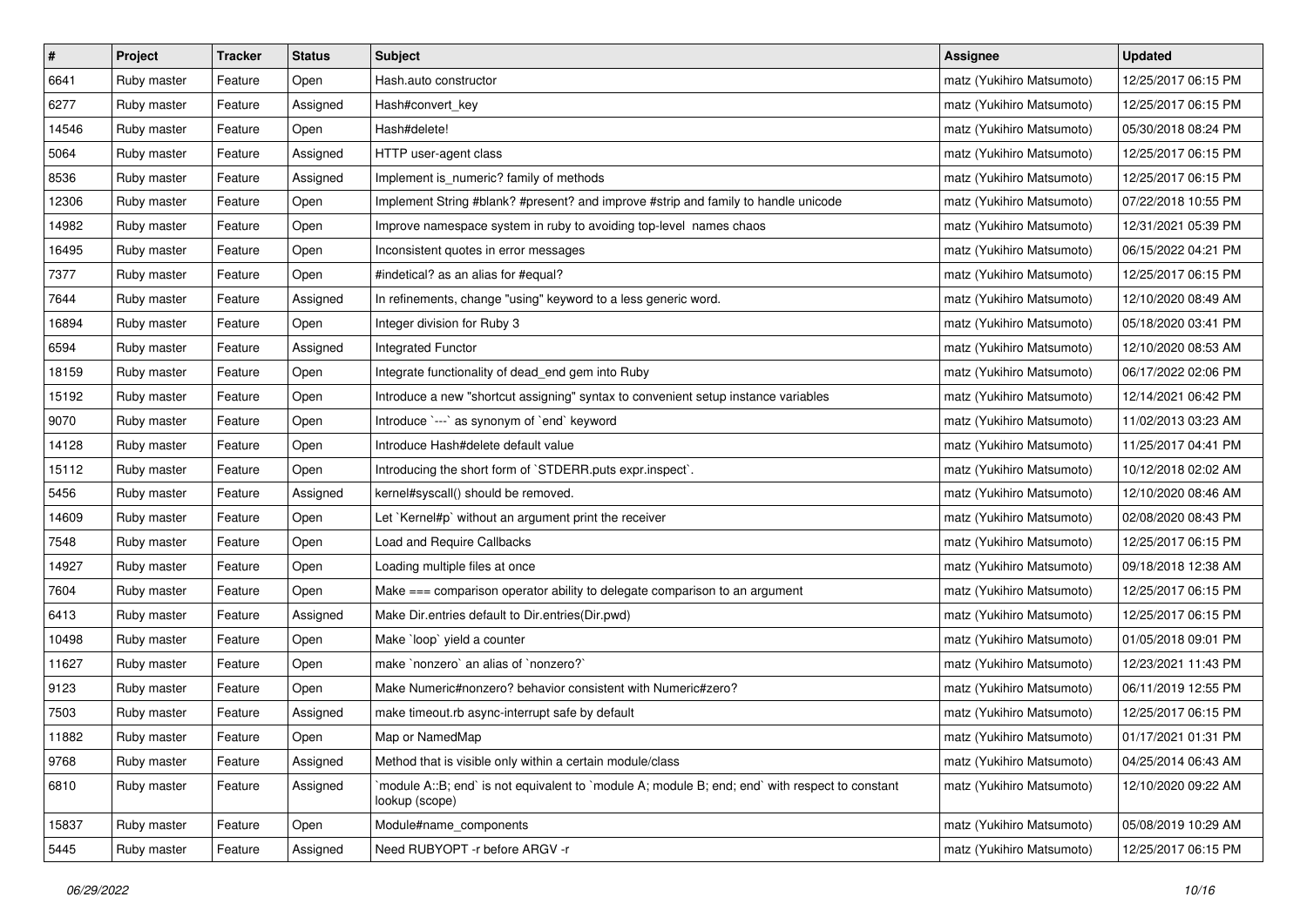| $\vert$ # | Project     | <b>Tracker</b> | <b>Status</b> | <b>Subject</b>                                                              | <b>Assignee</b>           | <b>Updated</b>      |
|-----------|-------------|----------------|---------------|-----------------------------------------------------------------------------|---------------------------|---------------------|
| 6596      | Ruby master | Feature        | Assigned      | New method `Array#indexes`                                                  | matz (Yukihiro Matsumoto) | 07/29/2020 01:41 AM |
| 5389      | Ruby master | Feature        | Assigned      | New method Enumerator#iterate                                               | matz (Yukihiro Matsumoto) | 12/25/2017 06:15 PM |
| 5749      | Ruby master | Feature        | Assigned      | new method String#match_all needed                                          | matz (Yukihiro Matsumoto) | 12/25/2017 06:15 PM |
| 6293      | Ruby master | Feature        | Assigned      | new queue / blocking queues                                                 | matz (Yukihiro Matsumoto) | 12/25/2017 06:15 PM |
| 4521      | Ruby master | Feature        | Assigned      | NoMethodError#message may take very long to execute                         | matz (Yukihiro Matsumoto) | 12/25/2017 06:14 PM |
| 17184     | Ruby master | Feature        | Open          | No stdlib function to perform simple string replacement                     | matz (Yukihiro Matsumoto) | 02/23/2021 09:27 PM |
| 8663      | Ruby master | Feature        | Open          | Officialy alias ArgumentError to ArgError                                   | matz (Yukihiro Matsumoto) | 08/09/2013 07:42 PM |
| 8804      | Ruby master | Feature        | Open          | ONCE syntax                                                                 | matz (Yukihiro Matsumoto) | 01/04/2020 08:26 PM |
| 17291     | Ruby master | Feature        | Assigned      | Optimize __send__ call                                                      | matz (Yukihiro Matsumoto) | 01/12/2021 05:47 AM |
| 17288     | Ruby master | Feature        | Open          | Optimize _send_ call with a literal method name                             | matz (Yukihiro Matsumoto) | 10/30/2020 12:17 AM |
| 9614      | Ruby master | Feature        | Open          | ordering of non-Hash items which use st_ internally                         | matz (Yukihiro Matsumoto) | 01/05/2018 09:00 PM |
| 6817      | Ruby master | Feature        | Open          | Partial application                                                         | matz (Yukihiro Matsumoto) | 12/25/2017 06:15 PM |
| 11816     | Ruby master | Feature        | Assigned      | Partial safe navigation operator                                            | matz (Yukihiro Matsumoto) | 04/14/2020 08:02 AM |
| 11735     | Ruby master | Feature        | Open          | Porting String#squish and String#squish! from Ruby on Rails' Active Support | matz (Yukihiro Matsumoto) | 06/24/2016 08:02 AM |
| 5007      | Ruby master | Feature        | Assigned      | Proc#call_under: Unifying instance_eval and instance_exec                   | matz (Yukihiro Matsumoto) | 04/19/2018 07:57 AM |
| 16461     | Ruby master | Feature        | Assigned      | Proc#using                                                                  | matz (Yukihiro Matsumoto) | 12/10/2020 09:10 AM |
| 8271      | Ruby master | Feature        | Assigned      | Proposal for moving to a more visible, formal process for feature requests  | matz (Yukihiro Matsumoto) | 12/23/2021 11:40 PM |
| 6648      | Ruby master | Feature        | Assigned      | Provide a standard API for retrieving all command-line flags passed to Ruby | matz (Yukihiro Matsumoto) | 12/25/2017 06:15 PM |
| 4824      | Ruby master | Feature        | Assigned      | Provide method Kernel#executed?                                             | matz (Yukihiro Matsumoto) | 03/05/2018 04:57 AM |
| 8164      | Ruby master | Feature        | Assigned      | Public/Private                                                              | matz (Yukihiro Matsumoto) | 12/10/2020 08:50 AM |
| 14397     | Ruby master | Feature        | Assigned      | public, protected and private should return their arguments instead of self | matz (Yukihiro Matsumoto) | 12/10/2018 07:08 AM |
| 5781      | Ruby master | Feature        | Assigned      | Query attributes (attribute methods ending in `?` mark)                     | matz (Yukihiro Matsumoto) | 01/10/2020 06:34 AM |
| 11517     | Ruby master | Feature        | Open          | Queue enhancement - conditional pop                                         | matz (Yukihiro Matsumoto) | 09/17/2015 09:02 PM |
| 11518     | Ruby master | Feature        | Open          | Queue enhancement - promote! and promote_all!                               | matz (Yukihiro Matsumoto) | 09/17/2015 08:40 PM |
| 6317      | Ruby master | Feature        | Assigned      |                                                                             | matz (Yukihiro Matsumoto) | 12/25/2017 06:15 PM |
| 7580      | Ruby master | Feature        | Assigned      | Range translation                                                           | matz (Yukihiro Matsumoto) | 06/11/2018 09:51 AM |
| 9704      | Ruby master | Feature        | Open          | Refinements as files instead of modules                                     | matz (Yukihiro Matsumoto) | 10/11/2016 06:36 PM |
| 13129     | Ruby master | Feature        | Assigned      | Refinements cannot refine method_missing and respond_to_missing?            | matz (Yukihiro Matsumoto) | 07/03/2021 10:45 PM |
| 11704     | Ruby master | Bug            | Assigned      | Refinements only get "used" once in loop                                    | matz (Yukihiro Matsumoto) | 04/14/2016 02:45 AM |
| 15445     | Ruby master | Feature        | Open          | Reject '.123' in Float() method                                             | matz (Yukihiro Matsumoto) | 01/10/2019 07:59 AM |
| 6354      | Ruby master | Feature        | Assigned      | Remove escape (break/return/redo/next support) from class/module scope      | matz (Yukihiro Matsumoto) | 12/25/2017 06:15 PM |
| 7702      | Ruby master | Feature        | Open          | Remove Proc#binding                                                         | matz (Yukihiro Matsumoto) | 07/15/2019 07:39 PM |
| 10541     | Ruby master | Misc           | Open          | Remove shorthand string interpolation syntax                                | matz (Yukihiro Matsumoto) | 10/08/2015 05:44 PM |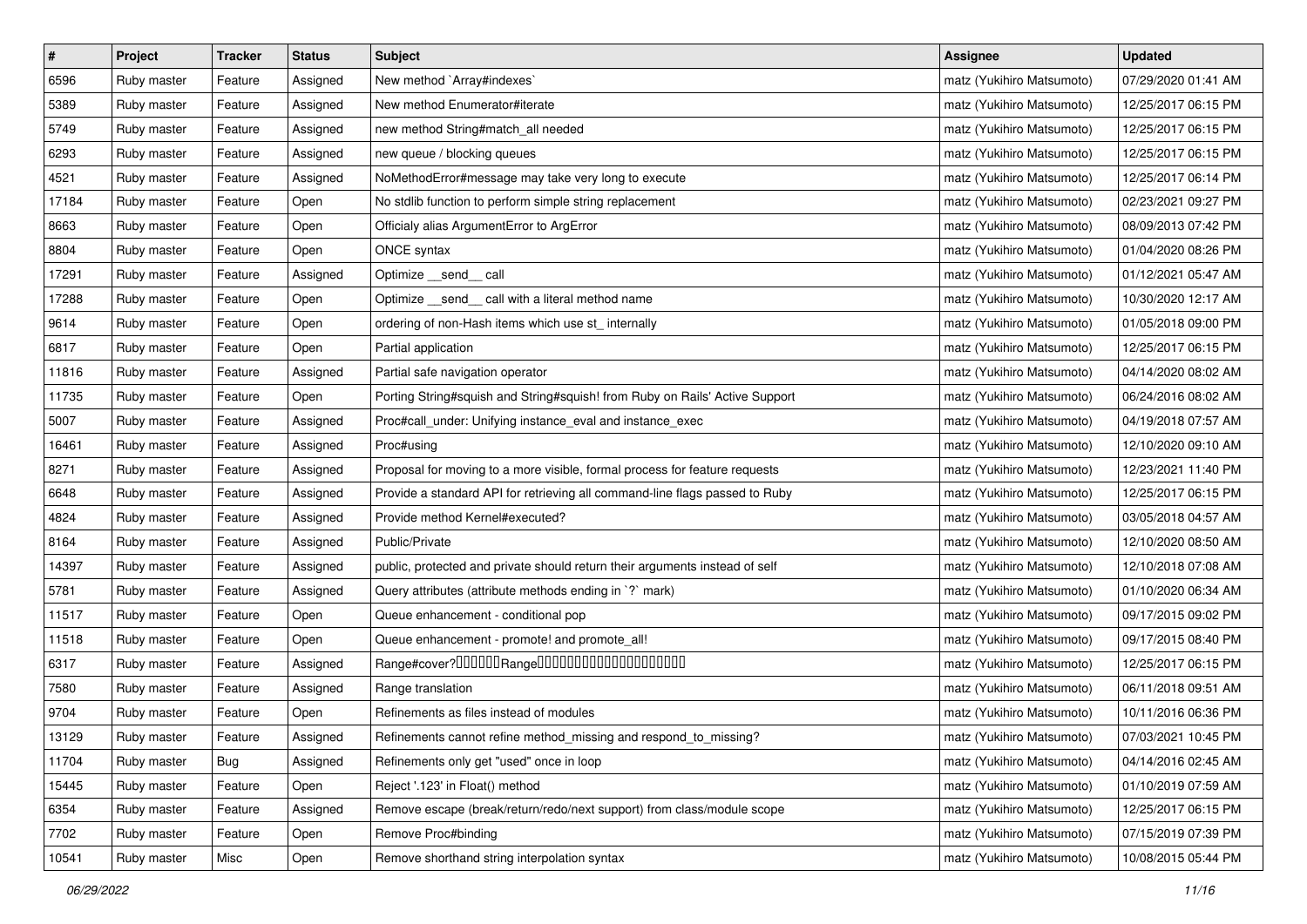| $\sharp$ | Project     | <b>Tracker</b> | <b>Status</b> | Subject                                                                                                                | <b>Assignee</b>                         | <b>Updated</b>      |
|----------|-------------|----------------|---------------|------------------------------------------------------------------------------------------------------------------------|-----------------------------------------|---------------------|
| 10287    | Ruby master | Feature        | Open          | rename COLON3 to COLON2_HEAD.                                                                                          | matz (Yukihiro Matsumoto)               | 07/27/2021 09:34 AM |
| 6445     | Ruby master | Feature        | Assigned      | request for default length/position on string index                                                                    | matz (Yukihiro Matsumoto)               | 12/25/2017 06:15 PM |
| 5643     | Ruby master | Feature        | Assigned      | require/load options and binding option                                                                                | matz (Yukihiro Matsumoto)               | 12/25/2017 06:15 PM |
| 7848     | Ruby master | Feature        | Open          | Restore default state for core ruby objects                                                                            | matz (Yukihiro Matsumoto)               | 12/25/2017 06:15 PM |
| 8232     | Ruby master | Feature        | Open          | Rudiments of abstract algebra in Ruby                                                                                  | matz (Yukihiro Matsumoto)               | 04/09/2013 01:47 AM |
| 5741     | Ruby master | Feature        | Assigned      | Secure Erasure of Passwords                                                                                            | matz (Yukihiro Matsumoto)               | 12/25/2017 06:15 PM |
| 16992    | Ruby master | Feature        | Open          | Sets: officially ordered                                                                                               | matz (Yukihiro Matsumoto)               | 09/03/2020 02:08 PM |
| 6841     | Ruby master | Feature        | Assigned      | Shorthand for Assigning Return Value of Method to Self                                                                 | matz (Yukihiro Matsumoto)               | 12/10/2020 08:53 AM |
| 11028    | Ruby master | Feature        | Assigned      | standalone running single file (zipped archives of ruby code) running **without installation** using<br>"gem install " | matz (Yukihiro Matsumoto)               | 04/04/2015 01:44 AM |
| 6802     | Ruby master | Feature        | Assigned      | String#scan should have equivalent yielding MatchData                                                                  | matz (Yukihiro Matsumoto)               | 12/25/2017 06:15 PM |
| 5558     | Ruby master | Feature        | Assigned      | String#% strange arity errors                                                                                          | matz (Yukihiro Matsumoto)               | 12/25/2017 06:15 PM |
| 7349     | Ruby master | Feature        | Assigned      | Struct#inspect needs more meaningful output                                                                            | matz (Yukihiro Matsumoto)               | 12/25/2017 06:15 PM |
| 5825     | Ruby master | Feature        | Assigned      | Sweet instance var assignment in the object initializer                                                                | matz (Yukihiro Matsumoto)               | 12/10/2020 08:53 AM |
| 7795     | Ruby master | Feature        | Open          | Symbol.defined? and/or to_existing_symbol                                                                              | matz (Yukihiro Matsumoto)               | 12/25/2017 06:15 PM |
| 4592     | Ruby master | Feature        | Assigned      | Tempfile00000000                                                                                                       | matz (Yukihiro Matsumoto)               | 12/25/2017 06:14 PM |
| 8478     | Ruby master | Feature        | Open          | The hash returned by Enumerable#group_by should have an empty array for its default value                              | matz (Yukihiro Matsumoto)               | 06/04/2013 03:56 PM |
| 15764    | Ruby master | Bug            | Open          | Whitespace and control characters should not be permitted in tokens                                                    | matz (Yukihiro Matsumoto)               | 04/22/2019 07:48 AM |
| 9816     | Ruby master | Feature        | Assigned      | 00000000000000000000                                                                                                   | matz (Yukihiro Matsumoto)               | 10/28/2014 08:29 AM |
| 8061     | Ruby master | Feature        | Open          | 000000000000000                                                                                                        | matz (Yukihiro Matsumoto)               | 12/25/2017 06:15 PM |
| 18439    | Ruby master | Feature        | Open          | Support YJIT for VC++                                                                                                  | maximecb (Maxime<br>Chevalier-Boisvert) | 01/10/2022 11:29 PM |
| 6973     | Ruby master | Feature        | Assigned      | Add an #integral? method to Numeric to test for whole-number values                                                    | mrkn (Kenta Murata)                     | 12/25/2017 06:15 PM |
| 14476    | Ruby master | Feature        | Assigned      | Adding same_all? for checking whether all items in an Array are same                                                   | mrkn (Kenta Murata)                     | 08/28/2020 01:10 PM |
| 16350    | Ruby master | Feature        | Assigned      | ArithmeticSequence#member? can result in infinite loop                                                                 | mrkn (Kenta Murata)                     | 05/29/2020 10:26 PM |
| 5133     | Ruby master | Feature        | Assigned      | Array#unzip as an alias of Array#transpose                                                                             | mrkn (Kenta Murata)                     | 12/25/2017 06:15 PM |
| 6857     | Ruby master | Feature        | Assigned      | bigdecimal/math BigMath.E/BigMath.exp R. P. Feynman inspired optimization                                              | mrkn (Kenta Murata)                     | 12/25/2017 06:15 PM |
| 18677    | Ruby master | Bug            | Assigned      | BigDecimal#power (**) returns FloatDomainError when passing an infinite parameter                                      | mrkn (Kenta Murata)                     | 04/20/2022 02:04 AM |
| 5179     | Ruby master | <b>Bug</b>     | Assigned      | Complex#rationalize and to_r with approximate zeros                                                                    | mrkn (Kenta Murata)                     | 01/17/2020 03:00 AM |
| 8295     | Ruby master | Feature        | Assigned      | Float I Rational 0000000000000 BigDecimal 0000000                                                                      | mrkn (Kenta Murata)                     | 12/25/2017 06:15 PM |
| 5310     | Ruby master | Feature        | Assigned      | Integral objects                                                                                                       | mrkn (Kenta Murata)                     | 12/25/2017 06:15 PM |
| 7321     | Ruby master | Feature        | Assigned      | Newton.#nsolve 00 2 0000000000                                                                                         | mrkn (Kenta Murata)                     | 12/25/2017 06:15 PM |
| 10782    | Ruby master | Feature        | Assigned      | Patch: Add constants for BigDecimal for ZERO, ONE, TEN                                                                 | mrkn (Kenta Murata)                     | 05/21/2015 08:13 AM |
| 17339    | Ruby master | Feature        | Assigned      | Semantic grouping with BigDecimal#to_s                                                                                 | mrkn (Kenta Murata)                     | 12/20/2021 12:39 PM |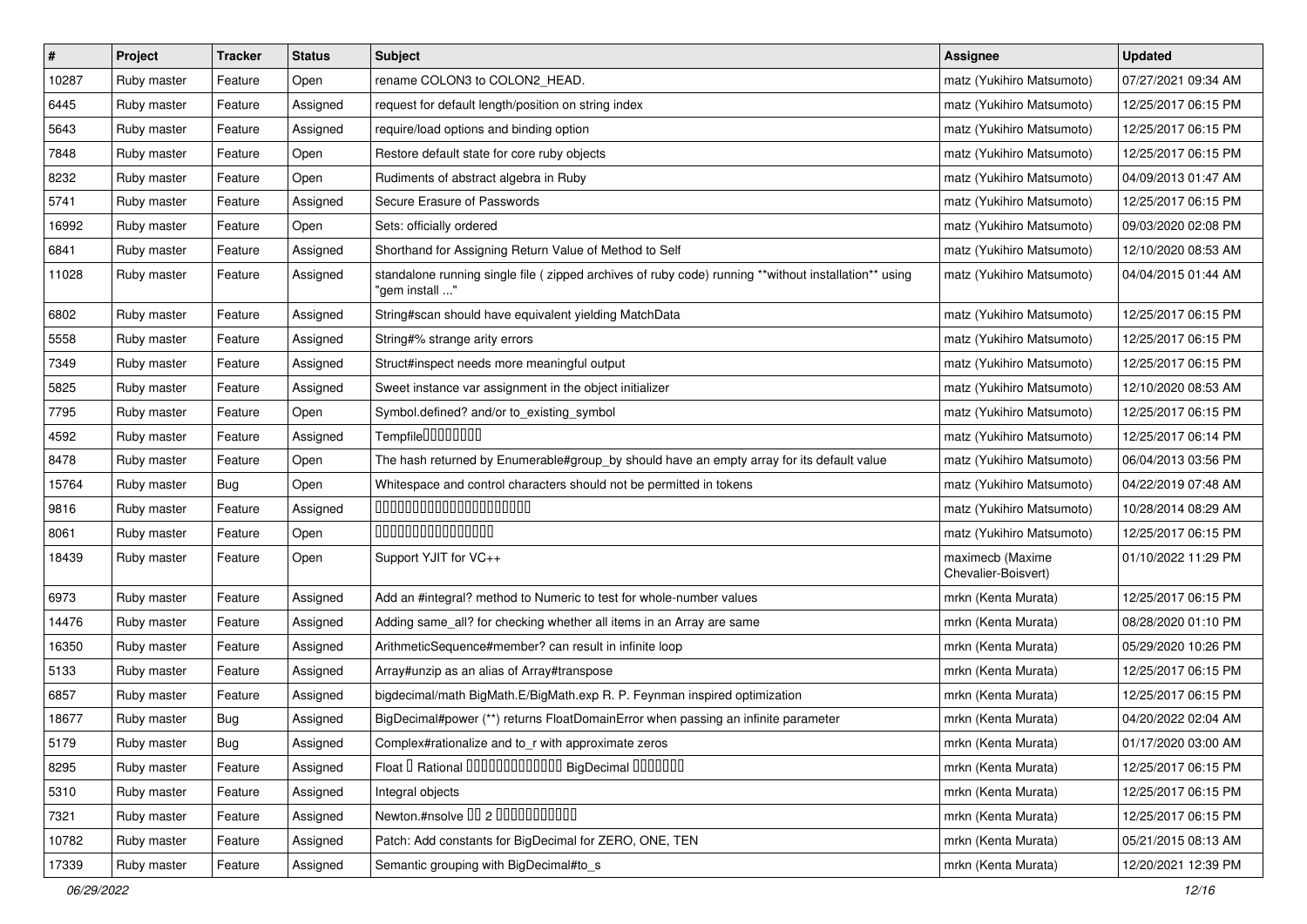| $\#$  | Project     | <b>Tracker</b> | <b>Status</b> | Subject                                                                                                                                | <b>Assignee</b>         | <b>Updated</b>      |
|-------|-------------|----------------|---------------|----------------------------------------------------------------------------------------------------------------------------------------|-------------------------|---------------------|
| 5654  | Ruby master | Feature        | Assigned      | Introduce global lock to avoid concurrent require                                                                                      | nahi (Hiroshi Nakamura) | 12/25/2017 06:15 PM |
| 5461  | Ruby master | Feature        | Assigned      | Add pipelining to Net::HTTP                                                                                                            | naruse (Yui NARUSE)     | 12/25/2017 06:15 PM |
| 15940 | Ruby master | Feature        | Open          | Coerce symbols internal fstrings in UTF8 rather than ASCII to better share memory with string literals                                 | naruse (Yui NARUSE)     | 07/30/2019 04:17 AM |
| 15931 | Ruby master | Feature        | Open          | encoding for CESU-8                                                                                                                    | naruse (Yui NARUSE)     | 12/20/2019 05:42 AM |
| 17111 | Ruby master | Feature        | Assigned      | Improve performance of Net::HTTPHeader#set_form by 40%                                                                                 | naruse (Yui NARUSE)     | 08/10/2020 05:36 AM |
| 15007 | Ruby master | Misc           | Open          | Let all Init_xxx and extension APIs frequently called from init code paths be considered cold                                          | naruse (Yui NARUSE)     | 12/06/2018 11:05 AM |
| 7892  | Ruby master | Bug            | Open          | MIME encoding bug of NKF.nkf                                                                                                           | naruse (Yui NARUSE)     | 12/25/2017 06:15 PM |
| 16559 | Ruby master | Feature        | Open          | Net::HTTP#request injects "Connection: close" header if #started? is false, wasting HTTP server<br>resources                           | naruse (Yui NARUSE)     | 05/28/2020 07:37 PM |
| 9020  | Ruby master | Feature        | Assigned      | Net::HTTPResponse predicate/query methods                                                                                              | naruse (Yui NARUSE)     | 12/25/2017 06:15 PM |
| 5764  | Ruby master | Feature        | Assigned      | Net::HTTP should assume HTTP/0.9 on unexpected responses                                                                               | naruse (Yui NARUSE)     | 07/15/2019 05:06 PM |
| 13221 | Ruby master | Feature        | Assigned      | [PATCH] gems/bundled_gems: add "curses" RubyGem                                                                                        | naruse (Yui NARUSE)     | 09/25/2017 06:32 PM |
| 10628 | Ruby master | Misc           | Open          | Peformance of URI module                                                                                                               | naruse (Yui NARUSE)     | 12/26/2014 04:08 PM |
| 18371 | Ruby master | Misc           | Assigned      | Release branches (release information in general)                                                                                      | naruse (Yui NARUSE)     | 03/23/2022 10:32 PM |
| 6265  | Ruby master | Feature        | Assigned      | Remove 'useless' 'concatenation' syntax                                                                                                | naruse (Yui NARUSE)     | 08/10/2016 02:36 AM |
| 11526 | Ruby master | Bug            | Assigned      | Streaming HTTP requests are not idempotent and should not be retried                                                                   | naruse (Yui NARUSE)     | 07/01/2019 09:16 PM |
| 17638 | Ruby master | Feature        | Assigned      | Support backtracing with the libbacktrace library                                                                                      | naruse (Yui NARUSE)     | 03/05/2021 03:40 PM |
| 8959  | Ruby master | Feature        | Assigned      | Allow top level prepend                                                                                                                | nobu (Nobuyoshi Nakada) | 10/16/2013 03:22 AM |
| 8449  | Ruby master | Feature        | Open          | Array#ary_plus always returns an array                                                                                                 | nobu (Nobuyoshi Nakada) | 06/02/2013 04:23 PM |
| 9010  | Ruby master | Bug            | Assigned      | ./configure --prefix= cannot handle directories with spaces                                                                            | nobu (Nobuyoshi Nakada) | 04/26/2021 10:38 PM |
| 16836 | Ruby master | Bug            | Assigned      | configure-time LDFLAGS leak into ruby pkg-config file                                                                                  | nobu (Nobuyoshi Nakada) | 08/14/2021 09:10 AM |
| 10416 | Ruby master | Bug            | Open          | Create mechanism for updating of Unicode data files downstreams when we want                                                           | nobu (Nobuyoshi Nakada) | 10/08/2021 06:40 AM |
| 6360  | Ruby master | <b>Bug</b>     | Assigned      | Debug information build even without requesting it                                                                                     | nobu (Nobuyoshi Nakada) | 01/05/2018 09:00 PM |
| 13577 | Ruby master | Feature        | Assigned      | Digest file accidentally receives File object but uses file path                                                                       | nobu (Nobuyoshi Nakada) | 05/20/2017 06:50 PM |
| 2324  | Ruby master | Feature        | Assigned      | Dir instance methods for relative path                                                                                                 | nobu (Nobuyoshi Nakada) | 12/25/2017 05:58 PM |
| 13378 | Ruby master | Feature        | Open          | Eliminate 4 of 8 syscalls when requiring file by absolute path                                                                         | nobu (Nobuyoshi Nakada) | 06/16/2017 07:57 AM |
| 7394  | Ruby master | Feature        | Assigned      | Enumerable#find ifnone parameter could be non-callable                                                                                 | nobu (Nobuyoshi Nakada) | 02/10/2021 09:32 AM |
| 14971 | Ruby master | <b>Bug</b>     | Open          | error: implicit declaration of function 'rb_vm_call0                                                                                   | nobu (Nobuyoshi Nakada) | 09/06/2018 03:53 AM |
| 15806 | Ruby master | Misc           | Assigned      | Explicitly initialise encodings on init to remove branches on encoding lookup                                                          | nobu (Nobuyoshi Nakada) | 08/29/2019 04:29 AM |
| 7532  | Ruby master | Feature        | Assigned      | Hardcoded compiler location                                                                                                            | nobu (Nobuyoshi Nakada) | 12/25/2017 06:15 PM |
| 13516 | Ruby master | Feature        | Assigned      | Improve the text of the circular require warning                                                                                       | nobu (Nobuyoshi Nakada) | 08/31/2017 05:49 AM |
| 16291 | Ruby master | Feature        | Open          | Introduce support for resize in rb_ary_freeze and prefer internal use of rb_ary_freeze and<br>rb_str_freeze for String and Array types | nobu (Nobuyoshi Nakada) | 12/25/2020 02:43 AM |
| 9955  | Ruby master | Bug            | Assigned      | issue building dll on mingw, library not found                                                                                         | nobu (Nobuyoshi Nakada) | 01/05/2018 09:00 PM |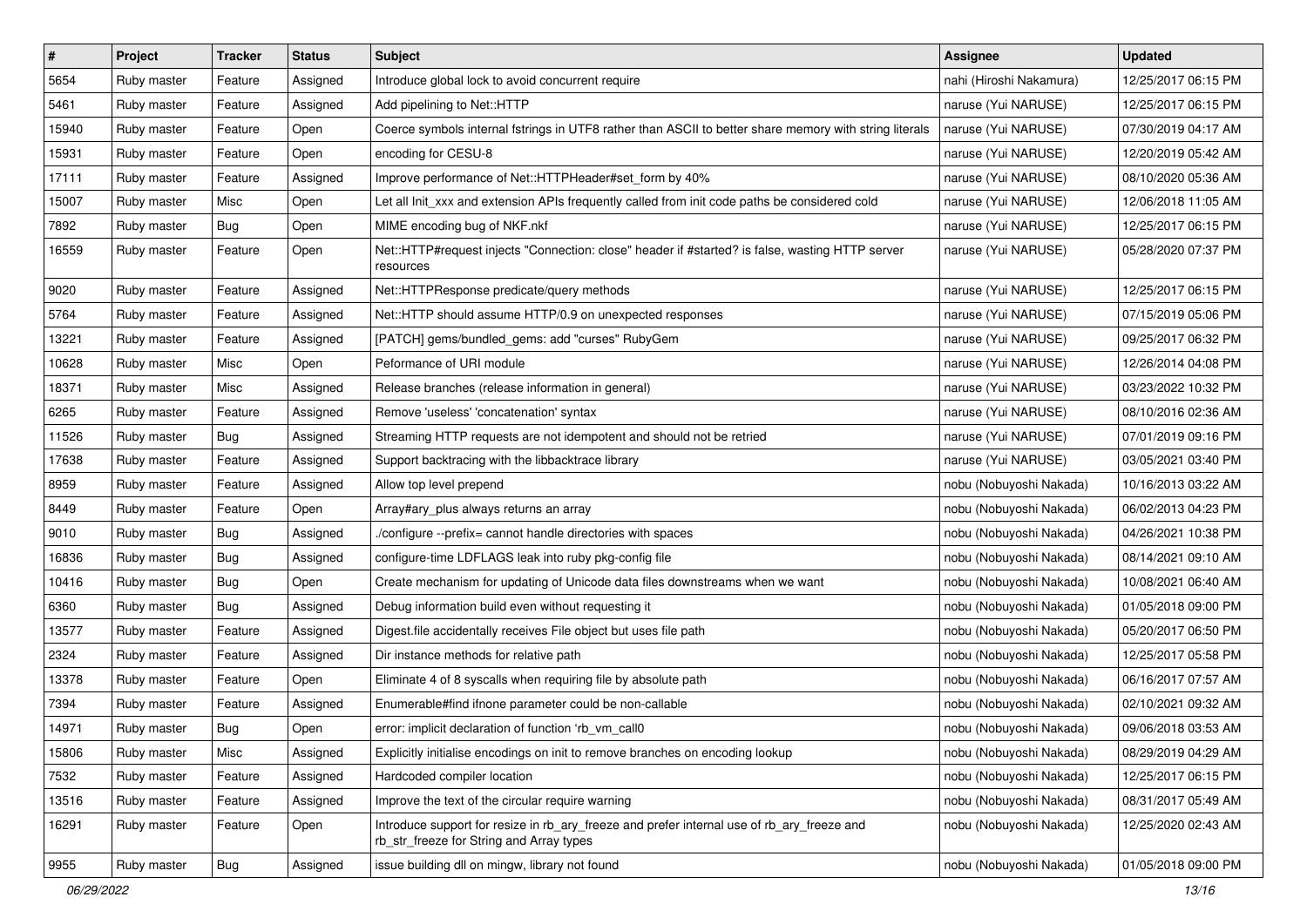| $\pmb{\#}$ | Project     | <b>Tracker</b> | <b>Status</b> | <b>Subject</b>                                                                        | Assignee                 | <b>Updated</b>      |
|------------|-------------|----------------|---------------|---------------------------------------------------------------------------------------|--------------------------|---------------------|
| 7745       | Ruby master | Feature        | Open          | lib/observer.rb: Observers are compared by identity                                   | nobu (Nobuyoshi Nakada)  | 12/25/2017 06:15 PM |
| 14543      | Ruby master | Bug            | Assigned      | `make commit` show error of `common-srcs`                                             | nobu (Nobuyoshi Nakada)  | 06/02/2018 04:17 AM |
| 12064      | Ruby master | Feature        | Open          | Make creation of enc/unicode/casefold.h automatic again                               | nobu (Nobuyoshi Nakada)  | 02/12/2016 06:13 AM |
| 18623      | Ruby master | Bug            | Open          | make runnable' does not work                                                          | nobu (Nobuyoshi Nakada)  | 03/16/2022 01:28 AM |
| 13298      | Ruby master | Bug            | Assigned      | mingw SEGV TestEnumerable#test_callcc                                                 | nobu (Nobuyoshi Nakada)  | 06/04/2021 03:41 AM |
| 8299       | Ruby master | <b>Bug</b>     | Assigned      | Minor error in float parsing                                                          | nobu (Nobuyoshi Nakada)  | 12/30/2019 03:00 AM |
| 17578      | Ruby master | Bug            | Assigned      | mkmf experimental C++ Support                                                         | nobu (Nobuyoshi Nakada)  | 01/27/2021 03:51 AM |
| 4924       | Ruby master | Feature        | Assigned      | mkmf have_header fails with C++ headers                                               | nobu (Nobuyoshi Nakada)  | 12/25/2017 06:15 PM |
| 12436      | Ruby master | Bug            | Assigned      | newline argument of File.open seems not respected on Windows                          | nobu (Nobuyoshi Nakada)  | 10/25/2021 09:07 AM |
| 15305      | Ruby master | Feature        | Open          | [PATCH] include/ruby/ruby.h (RB_ALLOCV*): remove GC guard                             | nobu (Nobuyoshi Nakada)  | 07/27/2021 11:39 AM |
| 8460       | Ruby master | Feature        | Assigned      | PATCH: optparse: add keep_unknown option                                              | nobu (Nobuyoshi Nakada)  | 05/27/2021 10:07 PM |
| 6012       | Ruby master | Feature        | Assigned      | Proc#source_location also return the column                                           | nobu (Nobuyoshi Nakada)  | 02/12/2019 07:49 AM |
| 14692      | Ruby master | Misc           | Open          | Question: Ruby stdlib's Option Parser                                                 | nobu (Nobuyoshi Nakada)  | 04/22/2018 05:53 AM |
| 6769       | Ruby master | Feature        | Assigned      | rbinstall.rb: install both src and batch files separetely                             | nobu (Nobuyoshi Nakada)  | 10/30/2015 12:38 PM |
| 16747      | Ruby master | Misc           | Assigned      | Repository reorganization request                                                     | nobu (Nobuyoshi Nakada)  | 05/22/2020 01:30 PM |
| 8270       | Ruby master | Feature        | Open          | Ruby should build without thread support (aka minix)                                  | nobu (Nobuyoshi Nakada)  | 12/10/2020 08:53 AM |
| 16978      | Ruby master | Feature        | Open          | Ruby should not use realpath for FILE                                                 | nobu (Nobuyoshi Nakada)  | 04/01/2022 11:30 AM |
| 5317       | Ruby master | Bug            | Assigned      |                                                                                       | nobu (Nobuyoshi Nakada)  | 01/05/2018 09:00 PM |
| 11670      | Ruby master | Feature        | Open          | Show warning to make nested def obsolete                                              | nobu (Nobuyoshi Nakada)  | 11/09/2015 07:40 AM |
| 16025      | Ruby master | Misc           | Assigned      | 'st_check_for_sizeof_st_index_t' declared as array with a negative size (emscripten)  | nobu (Nobuyoshi Nakada)  | 07/30/2019 11:20 AM |
| 16497      | Ruby master | Bug            | Assigned      | StringIO#internal_encoding is broken (more severely in 2.7)                           | nobu (Nobuyoshi Nakada)  | 10/26/2021 04:31 PM |
| 12473      | Ruby master | <b>Bug</b>     | Assigned      | Test failure on fedora with TestTimeExtension#test_huge_precision                     | nobu (Nobuyoshi Nakada)  | 04/28/2017 01:45 PM |
| 13269      | Ruby master | Bug            | Assigned      | test/readline/test_readline.rb and mingw                                              | nobu (Nobuyoshi Nakada)  | 03/13/2017 08:56 AM |
| 17662      | Ruby master | Misc           | Assigned      | The heredoc pattern used in tests does not syntax highlight correctly in many editors | nobu (Nobuyoshi Nakada)  | 06/30/2021 12:54 PM |
| 12725      | Ruby master | Bug            | Assigned      | Trying to use ./miniruby before it exists                                             | nobu (Nobuyoshi Nakada)  | 04/28/2017 01:45 PM |
| 7840       | Ruby master | Bug            | Open          | -Wdeclaration-after-statement is valid for C/ObjC but not for C++                     | nobu (Nobuyoshi Nakada)  | 06/02/2020 04:41 PM |
| 7964       | Ruby master | Bug            | Assigned      | Writing an ASCII-8BIT String to a StringIO created from a UTF-8 String                | nobu (Nobuyoshi Nakada)  | 01/05/2018 09:00 PM |
| 14901      | Ruby master | Feature        | Assigned      | [PATCH] do not block SIGCHLD in normal Ruby Threads                                   | normalperson (Eric Wong) | 07/19/2021 05:23 AM |
| 10328      | Ruby master | Feature        | Open          | [PATCH] make OPT SUPPORT JOKE a proper VM option                                      | normalperson (Eric Wong) | 01/05/2018 09:01 PM |
| 13721      | Ruby master | Feature        | Assigned      | [PATCH] net/imap: dedupe attr keys in Net::IMAP::FetchData                            | normalperson (Eric Wong) | 07/27/2017 09:51 AM |
| 11299      | Ruby master | Feature        | Open          | [PATCH] use Array instead of custom struct for generic ivars                          | normalperson (Eric Wong) | 06/24/2015 12:38 AM |
| 15072      | Ruby master | <b>Bug</b>     | Open          | thread.c:4356:5: error: implicit declaration of function 'ubf_list_atfork'            | normalperson (Eric Wong) | 09/20/2018 03:32 AM |
| 18727      | Ruby master | Bug            | Assigned      | Make failed on x86_64-cygwin (LoadError)                                              | peterzhu2118 (Peter Zhu) | 04/16/2022 05:15 AM |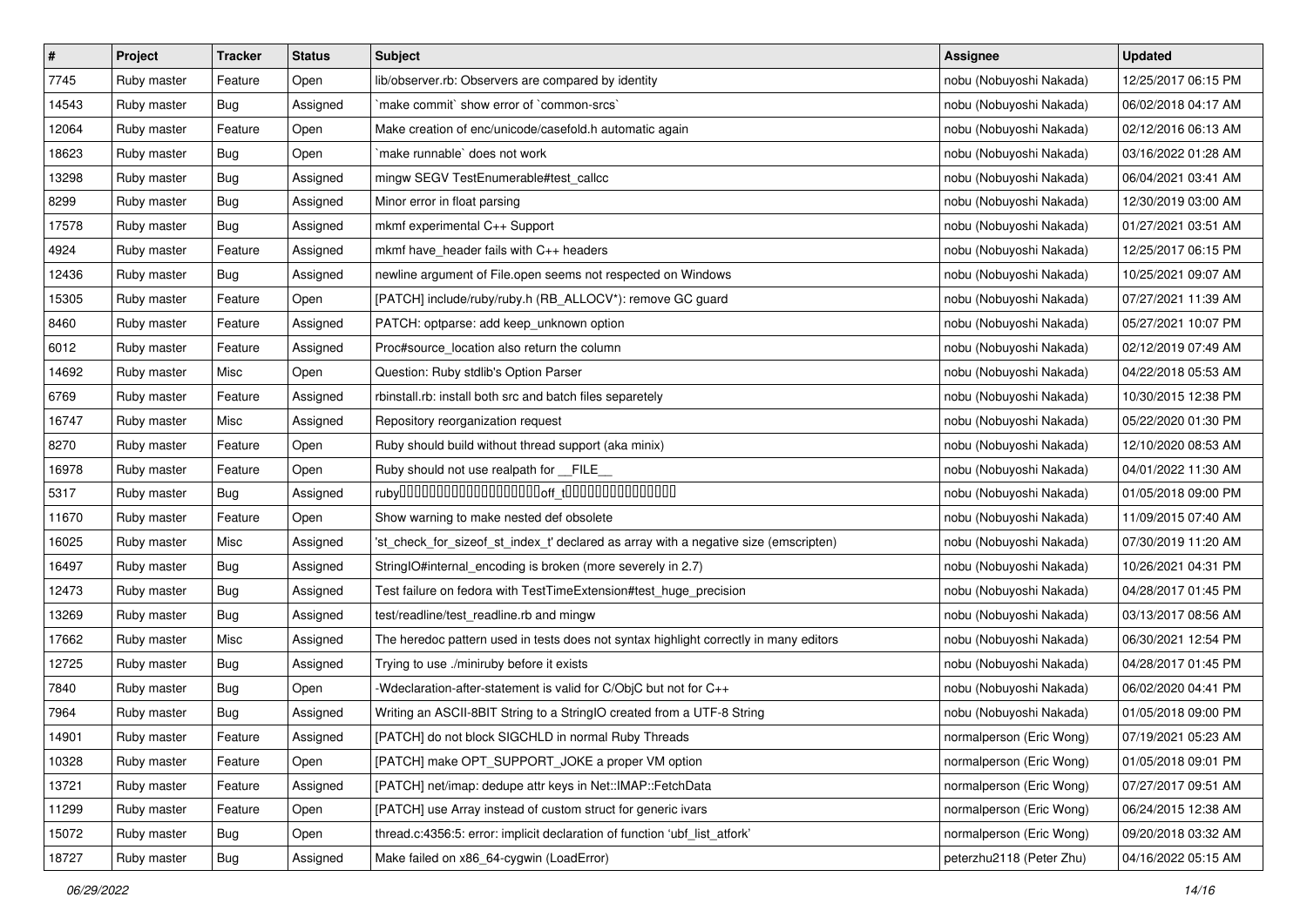| $\sharp$ | Project     | Tracker    | <b>Status</b> | <b>Subject</b>                                                                | <b>Assignee</b>                       | <b>Updated</b>      |
|----------|-------------|------------|---------------|-------------------------------------------------------------------------------|---------------------------------------|---------------------|
| 16805    | Ruby master | Misc       | Assigned      | Coroutine's license is unclear                                                | ReiOdaira (Rei Odaira)                | 07/01/2021 10:09 PM |
| 18658    | Ruby master | Bug        | Open          | Need openssl 3 support for Ubuntu 22.04 (Ruby 2.7.x and 3.0.x)                | rhenium (Kazuki Yamaguchi)            | 05/30/2022 08:06 PM |
| 12582    | Ruby master | <b>Bug</b> | Assigned      | OpenSSL Authenticated Encryption should check for tag length                  | rhenium (Kazuki Yamaguchi)            | 04/28/2017 01:45 PM |
| 8126     | Ruby master | Feature    | Assigned      | OpenSSL::SSL::SSLSocket does not define #recv and #send messages              | rhenium (Kazuki Yamaguchi)            | 08/08/2019 11:05 PM |
| 12354    | Ruby master | Feature    | Assigned      | PKey::EC Can't output public key pem when private key exists                  | rhenium (Kazuki Yamaguchi)            | 07/24/2019 10:57 PM |
| 5434     | Ruby master | Feature    | Assigned      | Allow per-class whitelisting of methods safe to expose through DRb            | seki (Masatoshi Seki)                 | 12/25/2017 06:15 PM |
| 14412    | Ruby master | Feature    | Assigned      | DRb UNIX on local machine: add support for getpeereid()                       | seki (Masatoshi Seki)                 | 01/28/2018 12:51 PM |
| 13864    | Ruby master | <b>Bug</b> | Assigned      | Rinda multicast test failures due to missing default route                    | seki (Masatoshi Seki)                 | 08/17/2021 07:16 AM |
| 12281    | Ruby master | Feature    | Assigned      | Allow lexically scoped use of refinements with `using {}` block syntax        | shugo (Shugo Maeda)                   | 06/13/2016 07:44 AM |
| 6682     | Ruby master | Feature    | Assigned      | Add a method to return an instance attached by a singleton class              | shyouhei (Shyouhei Urabe)             | 12/25/2017 06:15 PM |
| 18726    | Ruby master | Misc       | Open          | CI Error on c99 and c2x                                                       | shyouhei (Shyouhei Urabe)             | 04/19/2022 09:05 AM |
| 17376    | Ruby master | Misc       | Assigned      | Reduce number of GitHub Actions                                               | shyouhei (Shyouhei Urabe)             | 12/10/2020 11:50 AM |
| 17289    | Ruby master | <b>Bug</b> | Assigned      | Time#strftime occurs Segmentation Fault on ruby-2.7.2p137                     | shyouhei (Shyouhei Urabe)             | 11/05/2020 07:57 AM |
| 11955    | Ruby master | Feature    | Assigned      | Expose Object that Receives logs in Logger                                    | sonots (Naotoshi Seo)                 | 11/09/2017 11:35 AM |
| 9115     | Ruby master | Bug        | Assigned      | Logger traps all exceptions; breaks Timeout                                   | sonots (Naotoshi Seo)                 | 08/20/2019 12:47 PM |
| 13622    | Ruby master | Misc       | Assigned      | Documentation missing                                                         | stomar (Marcus Stollsteimer)          | 06/03/2017 07:27 AM |
| 15239    | Ruby master | Feature    | Assigned      | [patch] test-spec win32ole                                                    | suke (Masaki Suketa)                  | 12/29/2019 01:04 PM |
| 5334     | Ruby master | Bug        | Assigned      | Segmentation fault in InternetExplorer IServiceProvider interface             | suke (Masaki Suketa)                  | 12/30/2019 03:00 AM |
| 6613     | Ruby master | Feature    | Assigned      | VT_RECORD, IRecordInfo Support in WIN32OLE                                    | suke (Masaki Suketa)                  | 12/25/2017 06:15 PM |
| 9590     | Ruby master | Feature    | Open          | introduce st_foreach_update and st_foreach_update_check for performance.      | tarui (Masaya Tarui)                  | 01/05/2018 09:00 PM |
| 7518     | Ruby master | Feature    | Assigned      | Fiddle::Pointer#to_str and Fiddle::Pointer#to_int should be removed           | tenderlovemaking (Aaron<br>Patterson) | 08/15/2013 04:56 AM |
| 7488     | Ruby master | Feature    | Assigned      | Receiving object_id in object creation probes                                 | tenderlovemaking (Aaron<br>Patterson) | 12/25/2017 06:15 PM |
| 7788     | Ruby master | Feature    | Open          | YAML Tag Schema Support                                                       | tenderlovemaking (Aaron<br>Patterson) | 12/25/2017 06:15 PM |
| 11599    | Ruby master | Feature    | Open          | Dump entries of hash in ObjectSpace                                           | tmm1 (Aman Karmani)                   | 11/24/2015 05:52 PM |
| 10038    | Ruby master | Feature    | Assigned      | Extend ObjectSpace.dump to expose buffer addresses for String and Array       | tmm1 (Aman Karmani)                   | 01/05/2018 09:01 PM |
| 11292    | Ruby master | Feature    | Open          | objspace: Dump type of special consts                                         | tmm1 (Aman Karmani)                   | 06/22/2015 04:22 AM |
| 11142    | Ruby master | Bug        | Open          | Command line argument parser on windows handles double quotes inconsistently. | usa (Usaku NAKAMURA)                  | 05/12/2015 04:09 PM |
| 12653    | Ruby master | Feature    | Assigned      | Use wide WinAPI for rb_w32_getcwd                                             | usa (Usaku NAKAMURA)                  | 09/12/2016 06:35 AM |
| 15166    | Ruby master | Feature    | Assigned      | 2.5 times faster implementation than current gcd implmentation                | watson1978 (Shizuo Fujita)            | 04/26/2019 09:12 PM |
| 4831     | Ruby master | Feature    | Assigned      | Integer#prime factors                                                         | yugui (Yuki Sonoda)                   | 01/23/2018 08:09 AM |
| 14844    | Ruby master | Feature    | Open          | Future of RubyVM::AST?                                                        | yui-knk (Kaneko Yuichiro)             | 08/31/2020 08:22 AM |